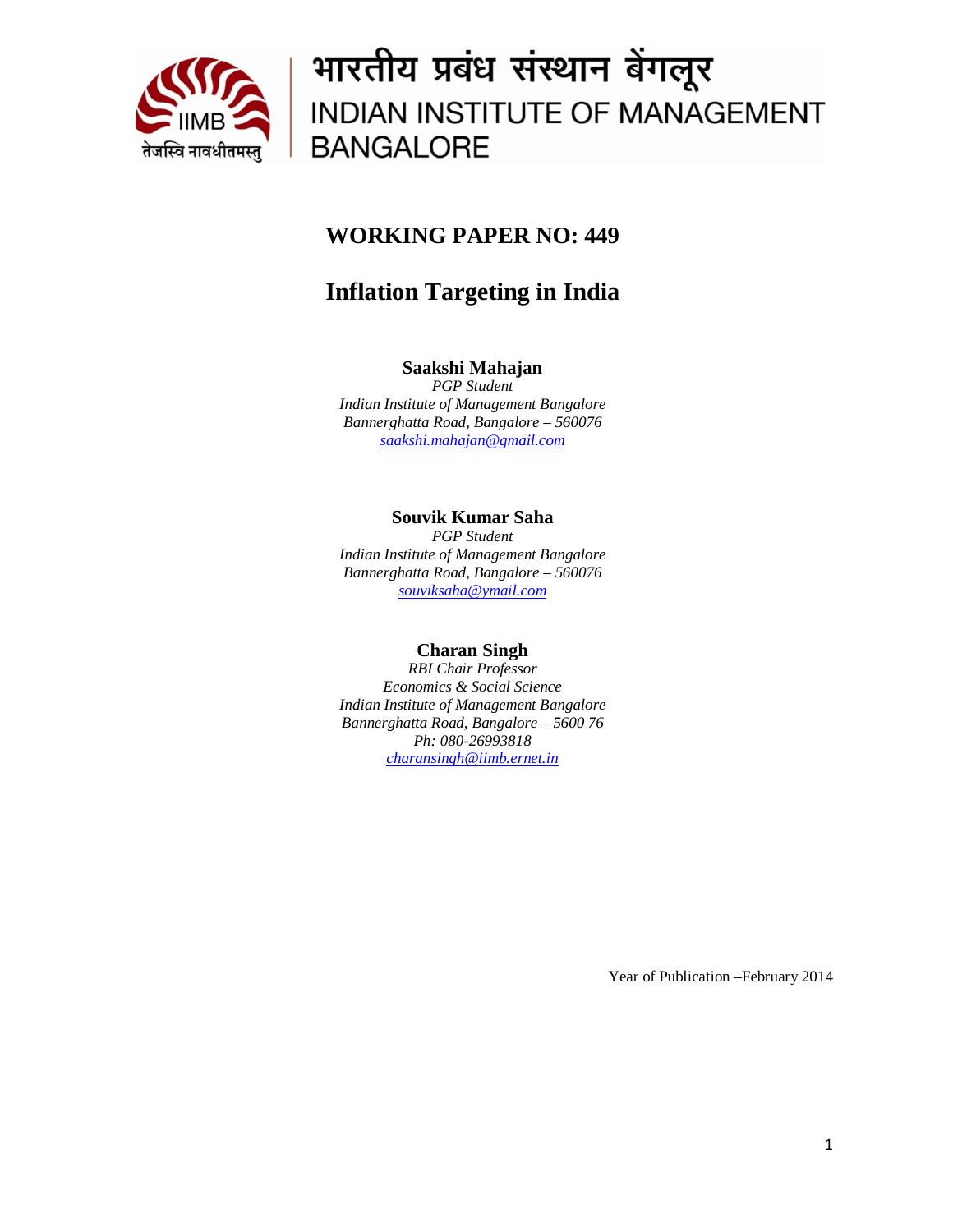#### **Inflation Targeting in India[1](#page-1-0)**

#### **Abstract:**

Inflation targeting (IT), since its inception, has been a topic of much debate for economists all around the world. In this paper, the suitability of inflation targeting for an emerging economy like India is explored, pitching it against the multi-variable approach currently being followed. One of the foremost challenges in the present context of global economic crisis is the debate whether priority should be accorded to IT or financial stability. Also, in India, there is still another dimension and that is, which of the multiple price indices would be most appropriate for fixing as an anchor of IT. Therefore, this paper also evaluates different forms of CPI, WPI and PPI in order to find which amongst them would be the best indicator of inflation in the Indian scenario. Through analysis of conditions prevalent in India, this paper justifies why inflation targeting would not be an appropriate policy for India at this juncture, and recommends certain changes in the present multi-variable approach that would make it more robust and effective.

**Keywords:** Inflation targeting, price indices, multi-indicator policy, transmission mechanism

<span id="page-1-0"></span> $\frac{1}{1}$ <sup>1</sup>The authors are grateful to Mr. Kanad Chaudhari, Mr. Ashok Kumar Rimmanapudi, Ms. Sharada Shimpi and Ms. Debaleena Dutta as well as other participants of the internal seminar at IIMB for their suggestions. The WP originated as a term project for the first two authors, PGP students at IIMB.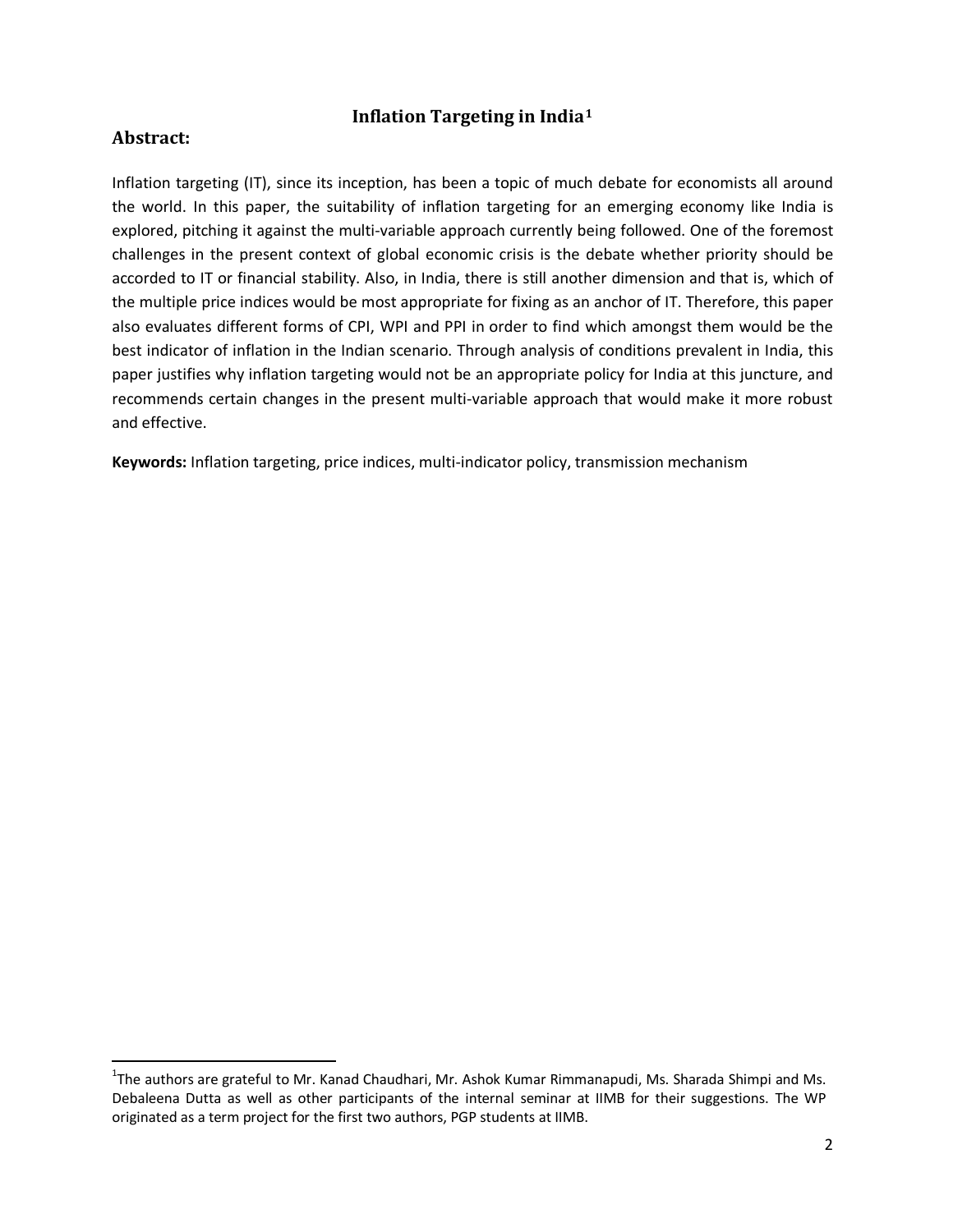### **Section 1. Introduction**

Inflation targeting is a monetary policy strategy used by central banks for maintaining inflation at a certain level or within a specific range. In general, central banks normally follow a policy of keeping inflation sufficiently low. However, in inflation targeting, there is a preset, publicly declared target. Using methods such as interest rate changes, the central bank and other monetary authorities are expected to guide inflation to a targeted level or range. Such a policy makes the central bank focus on a single variable and imposes a penalty if the target is not adhered to. This policy was initially adopted by New Zealand in 1990, although other countries, most notably Germany, had evolved something close to inflation targeting considerably earlier. Thereafter, many countries have adopted inflation targeting as a part of monetary policy during the 1990s.

However, inflation targeting has often been argued to be anti-thetic in principle to the emerging economies, prone to sudden shocks in the economy and inefficient transmission mechanisms. Nevertheless, IT has been followed successfully by few emerging market economies, while some others countries initially introduced it but have refrained because of initial failure. When considering the possibility of introducing IT, a number of parameters have to be defined initially. These include the choice of index, the speed of approach to a target and the width of the target band. Other considerations include the difficulties in forecasting, the time dependence of inflation targets and instrument instability and flexibility. Over the years, there has been a constant debate on the pros and cons of inflation targeting and whether the same can be implemented in emerging economies like India.

This paper has presented the arguments in the debate on the effectiveness of IT as the central bank's objective. After that, the factors specific to India as well as the arguments being given for the Indian scenario have been assessed. A review of the literature available on IT has been provided in Section 2. This is followed by the debate on IT in the international scenario and details of how different countries have implemented IT in Section 3 and Section 4 respectively. The Indian aspect is presented in Section 5, which includes a brief discussion on the price indices. Finally, some views are presented in the concluding Section 6 This paper can serve as an important reckoner for the various views on the debate on IT across countries. It also explores the conditions required for implementation of IT and hence substantiates why the present multi-indicator approach is best suited for India.

#### **Section 2. Review of Literature**

Since its inception in 1990, a considerable amount of literature on inflation targeting (IT) has evolved. While some of these provide the modeling details as to how to frame economic policies for IT, some others highlight the pros and cons of IT, while the rest debate which parameters are to be considered for IT.

Major advocates of IT reason that one of the most important advantages of having IT is the accountability and transparency it brings to policy making. It helps in putting a quantitative target, and a fixed target horizon. The central banks following inflation targeting have to publish a regular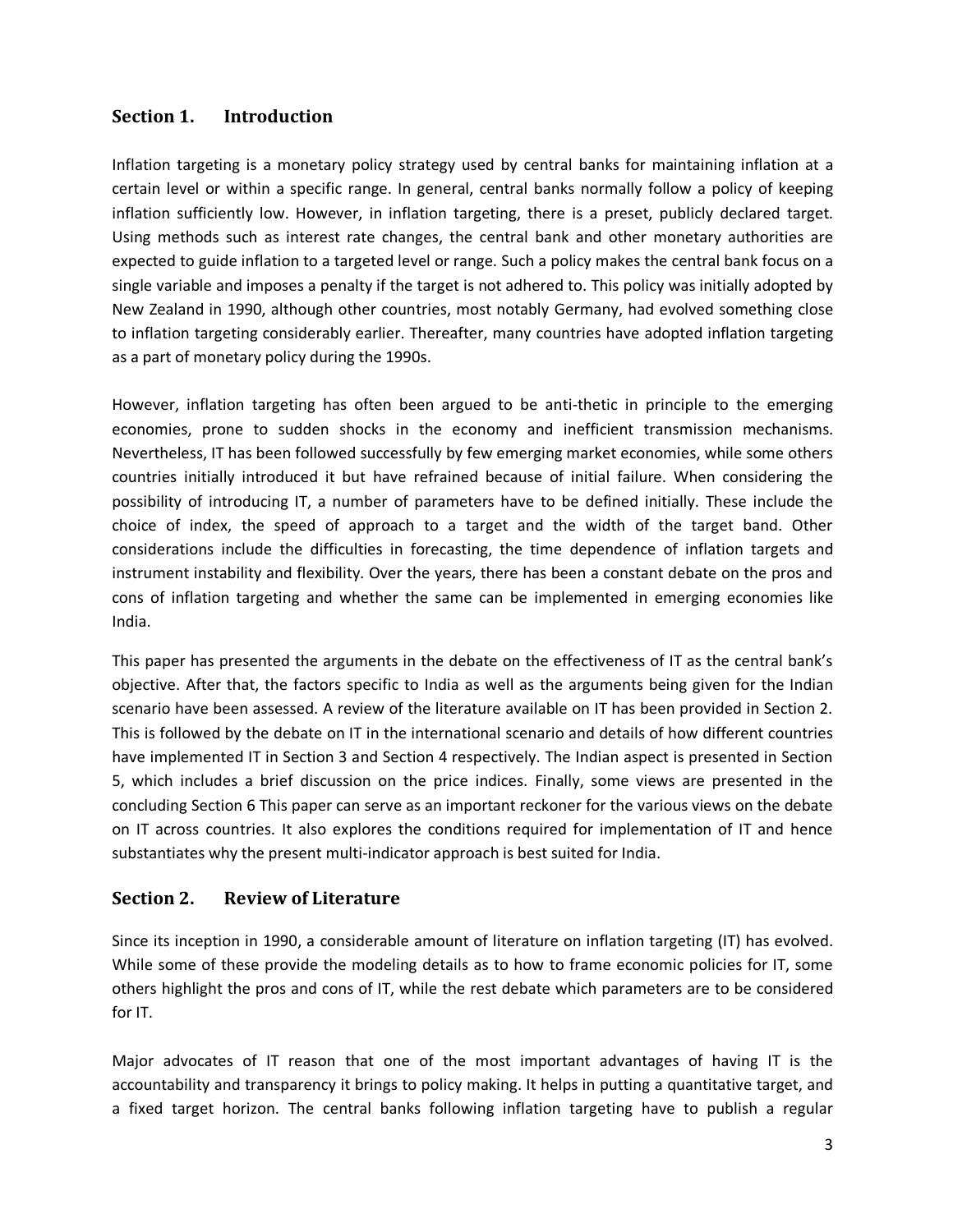monetary policy report which includes the bank's forecast of inflation and other variables. A slight variant, flexible IT also helps to monitor other economic variables. Target variables of central banks with flexible IT include not only inflation but other variables as well, such as the output gap. Proponents of IT demonstrate empirical studies showing IT helped reduce the level and volatility of inflation in the countries that adopted it (Hammond, 2012). There is relatively robust empirical evidence that an explicit numerical target for inflation anchors and stabilizes inflation expectations (Svensson, 2007). This, in turn, would stimulate economic activity also. According to some, IT has also proved resilient during the financial crisis in some countries. Finally, IT gives independence to the Central Banks to target inflation using any instrument they want to (Ito, 2004).

One of the countries where inflation targeting has been quite successful in reducing both inflation and output volatility is the UK. Adoption of IT conferred Central Banks the liberty to differ from government numeric. The publishing of the minutes of meeting between the Governor and the Chancellor to the public, helped in enhancing the Central Bank's credibility and thereby led to formation of lower inflation expectation across consumers (Sterne, 2004). By comparing the effectiveness before and after the Bank of England gained independence, Sterne showed that inflation targeting was successful even when the bank was not independent. However, he observed that conditions in emerging economies are 'noisier'; hence the factors which led to the success in UK should not be directly generalized to these economies.

The most damaging critique is that strictly following IT may give too much weight to inflation stabilization, prove detrimental to the stability of real economy or other possible monetary-policy objectives, hence credibility of the policy is questioned (Svensson, 2007). For countries like Japan, where persistent policies to raise the inflation rate may end up achieving a very high inflation rate eventually and IT might be detrimental to the economy. Also, there is great ambiguity as to which measure of inflation to target: there are different CPI numbers to target; choice of GDP deflator may not be appropriate as it is delayed. Another side-effect might be that the long-term interest rate might go up as a result (Ito, 2004). Also, IT is costly in terms of institutional and technical requirements, making the framework unsuitable for some emerging market economies. The financial crisis in 2008 made quite a few economists skeptical about IT and its application to large-scale financial shocks. While some were of the opinion that IT was altogether dead (Frankel, 2012), some others called for fixing certain policies of IT to make it flexible enough to handle shocks (Broadbent, 2013).

Emerging market economies often find it unnecessarily costly to implement the IT framework. This is because there are a number of pre-conditions that need to be satisfied for proper implementation of IT. These include institutional independence of the central bank, a well-developed technical infrastructure in terms of forecasting, modeling and data availability and an economy with fully deregulated prices, not overly sensitive to commodity prices and exchange rates, and with minimal dollarization. It also calls for a healthy financial system with sound banks and well-developed capital markets, with price stability as the overriding monetary policy goal and absence of fiscal dominance. In other words, to implement IT in an economy, the transmission mechanism needs to be smooth for the economy to reap the benefits of IT within a short period of time. There needs to be broad domestic consensus on the prominence of inflation target, some basic understanding of the transmission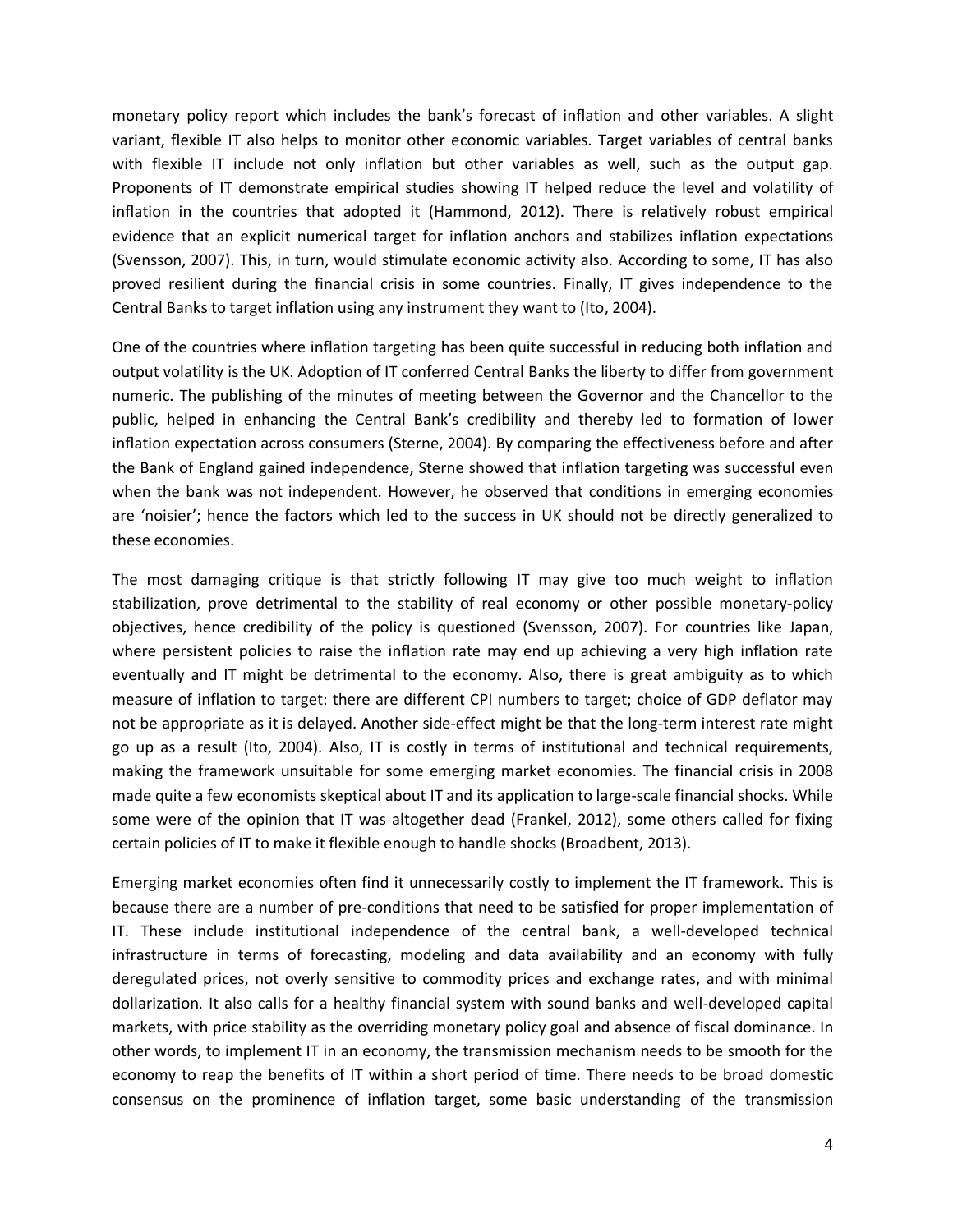mechanism and a reasonable capacity to affect short term interest rates. But evidence suggests that some of the inflation targeting emerging economies did not fulfill the preconditions in place before adopting IT.

There have been large deviations from the standard IT framework by various Latin American inflation targeting countries which helped them deal with the 2008 recession and recover rapidly (Céspedes, Roberto and Velasco, 2012). Some of their policy responses for dealing with various economic problems have been the change in the monetary policy rate, programs of international reserves accumulation, exchange rate interventions and taxes on foreign purchases of fixed income securities. They have pushed for minimum reserve requirements, widening of acceptable collateral for central bank operations and provision of international liquidity. The fact that central banks had ample space to implement these "unconventional" measures helped to reduce uncertainty and limit negative effects of the recession on these countries. These nations returned to a pre-crisis state very quickly. Some central banks were reluctant to let the exchange rate to appreciate in order to reduce inflation pressures. Most Latin policymakers used both interest rate policy and reserve requirements at the same time for curtailing credit. Increasing rates would have attracted capital and appreciated exchange rates, while raising reserve requirements achieved the same target of curtailing credit without creating unwanted interest rate differentials.

Generally, IT is set between 1-3% for industrialized countries (Khan and Senhadji, 2000). It might be difficult to set a higher target and maintain it for India, as this might affect growth and exchange rates (Svensson, 2007). IT above a rate of 3-4% might incur welfare costs for the public at large. Target horizon for IT is also a concern for India, as it is subject to short-term economic and political shocks.

Various economists have given their versions of how to model inflation targeting. In 2001, the IMF developed a two-country version of the Global Economy Model (GEM), a Dynamic Stochastic General Equilibrium (DSGE) model. Developed to address issues that involve both monetary and fiscal policy, it has been extensively used in the IMF to analyze the impacts of debt, fiscal stimulus, external shocks, pension reforms on domestic policies and explain the effects of IT. These models have been useful, but they have some noteworthy limitations, including that the current version of DSGE lacks linkages between the macro-economy and the financial sector (IEO, 2011). If policy makers do believe these models' forecasts, they will always be handling a very well behaved economy that faces little problems because whatever the size of external shocks, it is only a matter of time for the market adjustment to pull the country out of the mess (Garcia, 2011). Hence, for an emerging country like India, considering the pros and cons of inflation targeting, modeling it on the basis of DSGE may lead to economic system failure in high intensity turmoil. The models can serve as good guides but many more factors would need to be considered.

Moreover, in India the arguments against inflation are constantly neglecting the demographic aspect. In this context, there has been a constant flow of good research from Japan. Shirakawa (2012) argues that the economic profession does not make a distinction between the qualities of population in their models of economic growth. The expansion of the working age population along with free trade led to rapid growth in advanced countries but things are changing since 1990s. The behavior of the ageing population is different from the young population, as is their productivity and consumption pattern,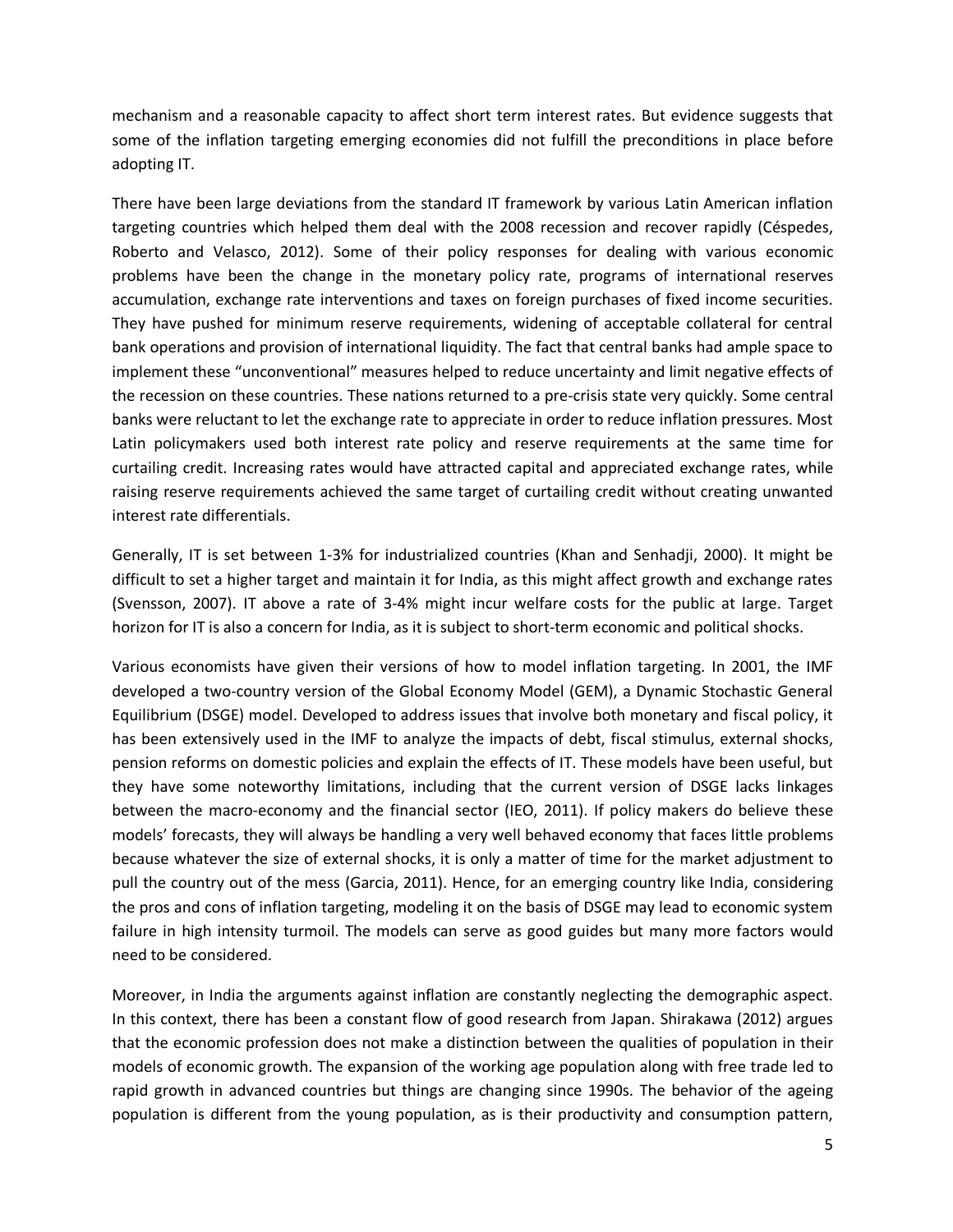which impacts the current account, reflecting the savings-investment gap in the economy. The "spending wave" hypothesis is associated with young population and Shirakawa (2012) refers to empirical studies correlating inflation with population growth rate in 24 advanced countries. Bullard, Garriga and Waller (2012) find that a young population generates high inflation and ageing population places downward pressure on inflation. Ikeda and Saito (2012) using a dynamic general equilibrium model report that ageing lowers real interest rates in the economy, implying lowering of inflation. Finally, Nishimura (2011), argued that in Japan, the US, and some other countries, asset markets are correlated to the working age population, and that bubbles coincide with turning points in demographic trends. Blanchard (2010) has been advising countries to raise their inflation targets, because targets those are too low impact employment and growth.

#### **Section 3. The International Context**

Recently, there is a growing consensus that the Central Bank should have instrumental independence, and concentrate on a single target of inflation control with the use of a single instrument. The pros and cons of inflation targeting for an emerging economy like India were looked at from this perspective.

Internationally, the proponents of inflation targeting have put forth a number of positives arising out of following a single target approach. The most important of these is the accountability and transparency to the system that inflation targeting brings, something that most of the IT proponents have harped upon. Isard et al. (2001) argued that this transparency accounts for the effectiveness of monetary policy by facilitating the behavior of participants in financial markets. When financial markets understand and anticipate the actions of the central bank, the transmission mechanism between policy actions, economic activity and inflation work more smoothly. Mishkin and Schmidt-Hebbel (2007) point out that IT helps to reduce the inflationary impact by enhancing the central bank's credibility and stabilizing consumer expectations, quite in line with what Laxton (2008) observed. They saw that currencies were 10 times less sensitive to foreign inflation after the host country had adopted targeting. Over the long term, lack of a target also could reduce the credibility of a central bank when not seen as being held accountable to a standard. This was reiterated by Bernanke and Mishkin (1997), who felt that IT will help the central banks to exercise any policies to stabilize the economic conditions (which might be related to intermediate goals), without losing the confidence of the public. Cecchetti (2006) also added that an agreed and publicly announced objective focuses the monetary policy committee's internal debate.

Freedman and Laxton (2009a) also pointed out that IT led to inflation being held within a reasonable range, hence negating the costs of inflation. They indicated that the costs of inflation were significantly large, since it affected long-term decisions by savers and investors. Another cost of inflation is the high volatility associated with high levels of inflation. High volatility incurs welfare costs for the economy as it makes a decision-maker less likely to invest in a project. Continuation of high rates of inflation on asset prices for some time often leads to bubbles in asset prices. Other costs of inflation include distortion of relative prices and taxation, output and unemployment volatility (Laxton, Batini and Kuttner, 2005). Most tax codes are based on the assumption of price stability and do not take into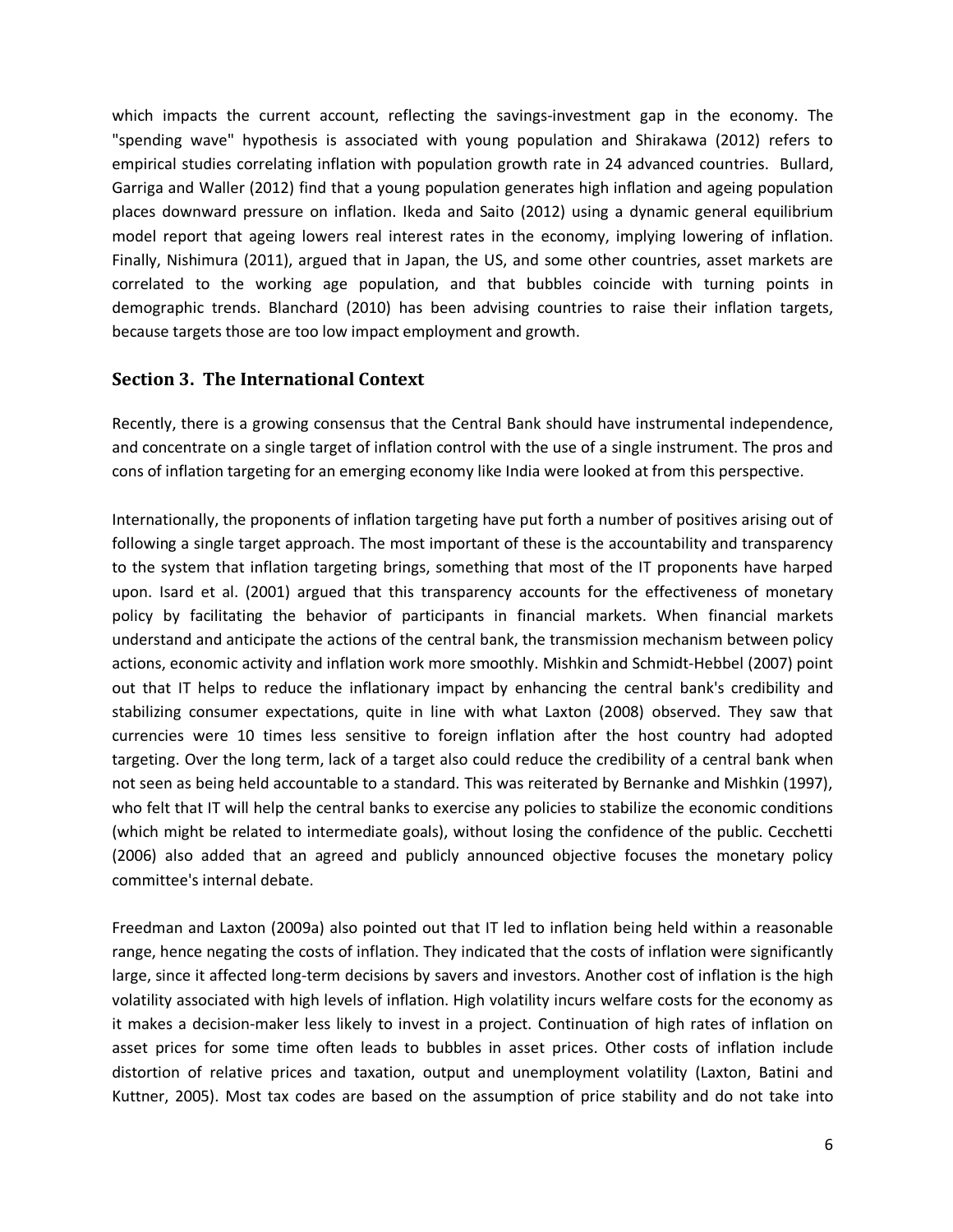account the impact of inflation on financial statements. Since depreciation for tax purposes is based on the original cost of the capital assets, it underestimates the reduction in value over time of the asset. Therefore, profits and corporate taxes are overstated under such circumstances. High and volatile inflation also contributes to output and unemployment variability, which leads to instability in the economy.

Another important aspect of inflation targeting is that it acts as a nominal anchor for monetary policies of central banks. After the failure of monetary targeting and exchange rate targeting as a nominal anchor, inflation targeting has, since its inception, been the instrument of choice for central banks when it comes to anchoring. Central banks consider a nominal anchor useful in conducting monetary policy since it helps clarify both within the central bank and to the general public the objective of the central bank. Isard et al. (2001) points out that this prevents situations in which the members of the monetary policy decision-making body are aiming at very different objectives. A publicly announced policy anchor also helps the central bank to communicate externally both its policy goals and the reasons for changes in its policy instrument. Bernanke and Mishkin (1997) argue that IT is a better parameter to target as compared to nominal GDP mainly because, inflation data is more frequently and easily available as compared to nominal GDP. According to Cecchetti (2006), by providing a natural language to explain monetary policy actions, IT also enhances communication with politicians, financial market participants and the common public.

Other proponents of IT also argue that an effective inflation-targeting regime will have beneficial firstorder effects on welfare by reducing uncertainty, anchoring inflation expectations and reducing the incidence and severity of boom-bust cycles. Also, in long-term bond markets, the more uncertain the future rate of inflation, the higher will be this uncertainty risk premium, and the higher will be the real cost of borrowing even if expectations of future inflation turn out to be correct. This in turn will affect aggregate investment in the economy. Cecchetti and Kim (2004) pointed out that IT creates an environment in which everyone believes policymakers will keep inflation low, anchoring long-term inflation expectations which will lead to wage increases remaining contained. Thus, a vicious cycle from higher prices to higher wages to yet higher prices cannot get ignited.

Jonas and Mishkin (2004) point out that, because of the lags in the monetary transmission mechanism, and because of the concern with both the deviation of inflation from its target and the deviation of output from potential, it is neither possible nor desirable to keep current inflation exactly on target and in practice inflation targeting becomes inflation-forecast targeting. They further concede that inflation targeting is technically more demanding than other monetary policy frameworks, and several preconditions have been identified that must be met if inflation targeting is to be successful. These frameworks are not in place in most of the developing nations. However, they do specify how IT can be implemented in transition economies like the Czech Republic with slight moderation. Whereas this raises questions on the implementability of IT in most emerging economies which do not have the necessary policy frameworks in place, Mishkin and Schmidt-Hebbel (2007) opine that developing or emerging nations with high inflation are the ones who will benefit the most from inflation targeting. For mature, developed nations like the United States, the benefits are far more subtle. By taking a broad sample of 21 industrial and emerging-economy inflation-targeting countries over time, and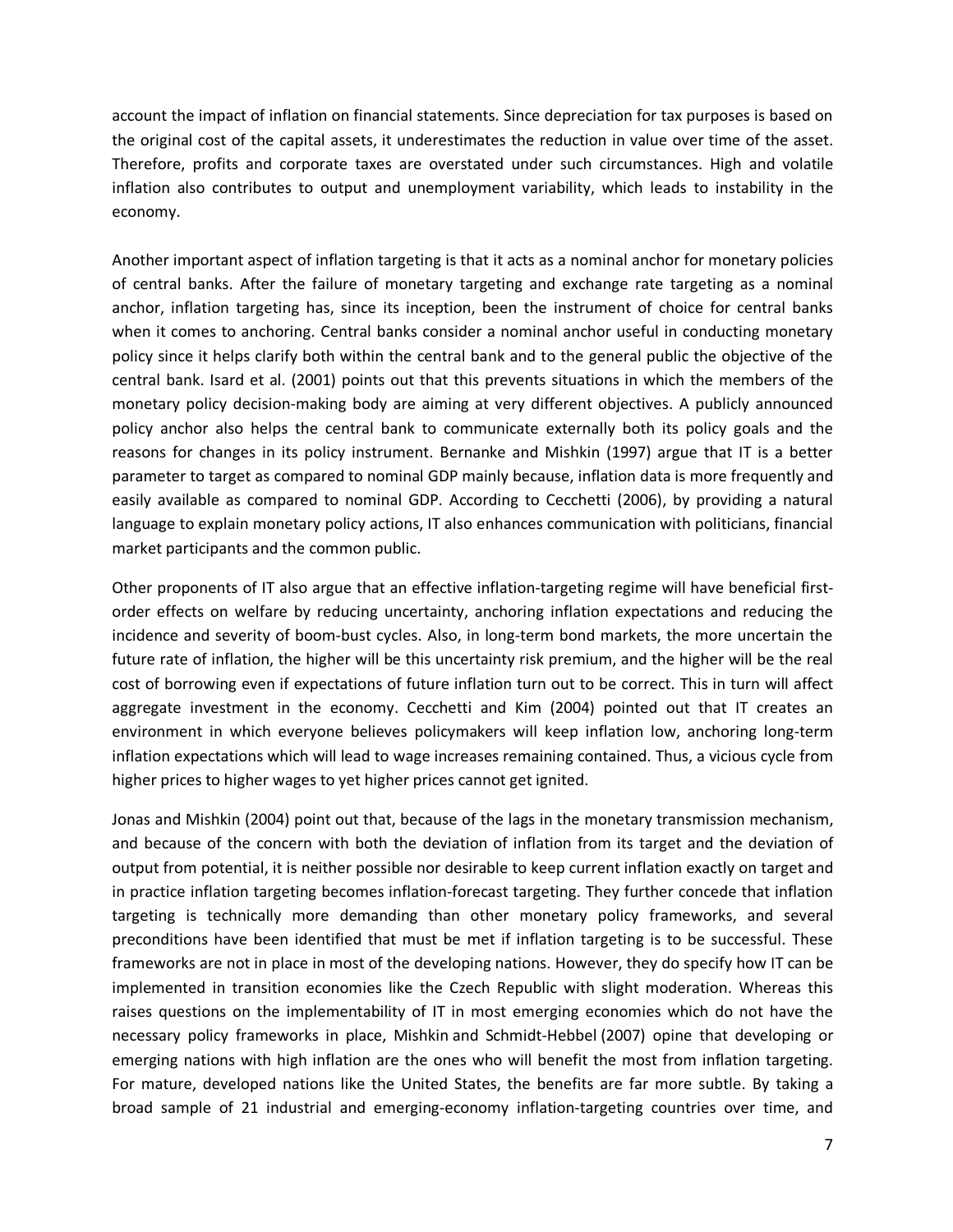comparing them with a group of 13 industrial non-targeters, they concluded that a target does indeed improve economic performance but the effects vary dramatically depending on the type of economy that attempts it. They inferred that IT seemed to provide the biggest help to nations those are struggling the hardest to tame inflation, while its effects on nations with more benign price appreciation are relatively small.

This view was further strengthened by Cecchetti (2006), who said that experience with inflation targeting has universally been positive and stresses that it is the best practice in the  $21<sup>st</sup>$  century decision-making. According to him, inflation targeting does not ignore fluctuations in growth, employment and long-term interest rates. According to Cecchetti and Kim (2004), no country that has adopted the framework has turned back, apparently because inflation targeting enhances long-term economic performance.

There is also a view that inflation targeting can help to manage exchange rate volatility. Gagnon and Ihrig (2004) developed a model to study the relationship between IT and exchange rate pass-through. There were three major outcomes of the same. Firstly, the countries with low and stable inflation had low pass through of exchange rate fluctuations to prices. Second, the nations recording a decline in the level or standard deviation of inflation saw a greater reduction in the pass-through effect. And lastly, the countries which adopted IT (or started working towards inflation stabilization) saw the greatest reduction in the pass-through effect.

Further, Edwards (2006) studied the relationship between IT and exchange rate volatility for various countries. He observed that for Australia and Canada, which had floating exchange rate, pre- and post-IT, there has been a negligible change in nominal exchange rate volatility. For countries like Brazil and Chile, the exchange rate volatility has actually reduced post IT implementation. Edwards felt that the major reason for the same could be that IT has a transparent and predictive monetary framework, thus helping the nation to absorb shocks in a better manner.

Coulibaly and Kempf (2010) also tried to study the effect of IT on the exchange rate pass-through to prices. Their findings state that adoption of inflation targeting by emerging countries has led to a decrease in the pass-through of exchange rates to consumer, import and producer prices. Emerging market economies have a fear of floating exchange rate. For most nations, their major debt is in US dollars and hence, the concern for the exchange rate. Also, the pass through effect of the fluctuations to domestic prices is a concern for these nations. Hence, they are unable to focus entirely on inflation targeting. A counter argument to the same is that, the pass through effect might actually reduce with IT implementation. This is so because, if the domestic agents have confidence in the monetary policies for price stability, they will not be altering prices based on exchange rate shocks. Taguchi and Sohn (2010) found that for Korea, which has a forward-looking approach to inflation targeting, the pass-through rate has dropped significantly post IT.

According to Pontines (2011), the developing countries that target inflation have lower exchange rate (nominal and real) volatility as compared to those that do not. From empirical evidence, for industrial countries with inflation targeting, the exchange rate volatility was found to be higher than that for developing countries. Pontines said that the industrial and developing countries form two non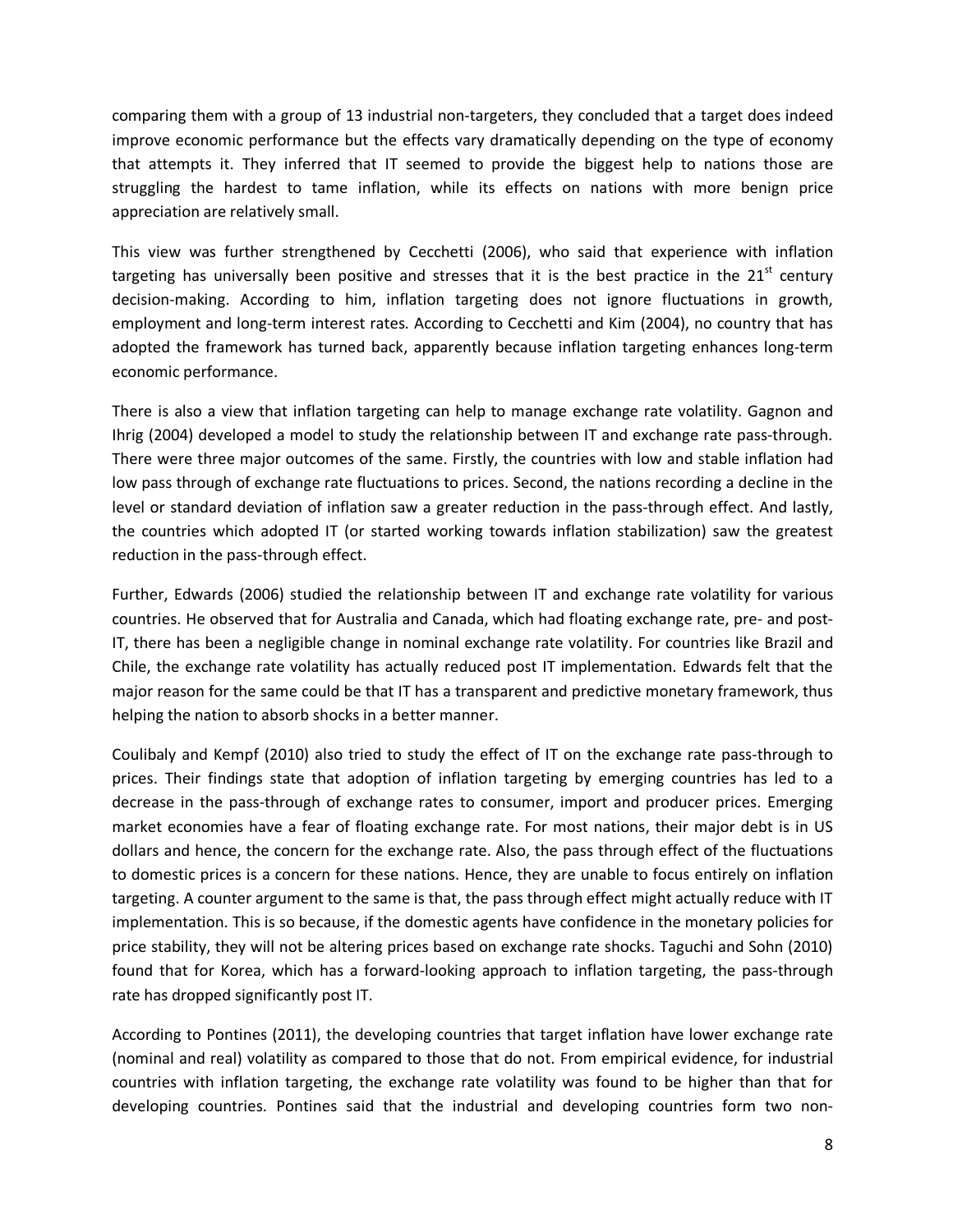overlapping sections. The industrial nations are financially robust and hence, are not affected much by exchange rate volatility. For developing nations, if IT works well, exchange rate volatility remains under control.

Bean (2003) is amongst those economists who believe inflation targeting alone is not enough as a goal for monetary policy. Although he concurs that IT brings across price stability, he says that there is no guarantee that there will be no financial imbalances. He says that a formal structure of inflation targets should be in place, but the policymaker should also be aware of the implications of the activities employed to achieve the targets, else it could lead to financial imbalances, asset price misalignment and instabilities. As a result of these, there might be a significant impact on inflation as well. Hence, according to Bean, flexible inflation targets are enough, but the monetary policies implemented should look into the future and try to study their impacts to assure that instabilities do not occur. Bernanke and Mishkin (1997) have also suggested that IT works well when it is a framework policy and not an "ironclad policy rule". This view, they say, removes some of the arguments against IT and hence, enhances its appeal. IT as a monetary policy is strongest when it is for medium-term or long-term horizons, as, according to most economists, monetary policies affect output and employment only in the short run. For inflation targeting central banks, the intermediate goals, such as exchange rates or money growth, always take a back seat when it comes to a conflict with inflation goals.

As mentioned in the debate, transmission policy is an important factor that determines whether inflation targeting can be successful in a country or not. It is often argued that emerging markets lacking a developed transmission policy - be it the traditional interest rate channel, the credit or loan supply channel, the exchange rate channel or the asset price channel, would have significant problems managing other parameters if they solely target inflation. Mukherjee and Bhattacharya (2011) tried to analyze the correlation between inflation targeting and transmission policies in emerging market economies. They found that the real deposit rates have a direct impact on private consumption in emerging market economies that follow inflation targeting, but not in Middle East and African countries. They concluded that the adoption of IT did not significantly alter the operation of the traditional Keynesian interest rate channel. Leiderman and Bar-or (2000) analyzed Israel's inflation targeting policies and found that there is a strong interaction between transmission mechanism and monetary policy rules under IT, since the second half of 1998.

#### **Section 4. Cross-country Experiences**

Even in countries that follow inflation targeting, different countries define inflation targeting in different ways, and choose different indicators to target. So, while United Kingdom defines price stability by the Government's inflation target of 2% based on CPI announced each year in the annual Budget Statement, New Zealand requires price stability be defined in a specific and public contract, negotiated between the Government and the Reserve Bank, called the Policy Targets Agreement (PTA). In Canada, monetary policy is built around flexible exchange rate and inflation control target. Thailand, on the other hand, targets core CPI exclusive of raw food and energy prices from headline inflation and the Monetary Policy Board (MPB) sets the inflation target in terms of quarterly average core inflation in the range of 0.5% to 3%. It is also interesting to note that the penalties associated with deviating from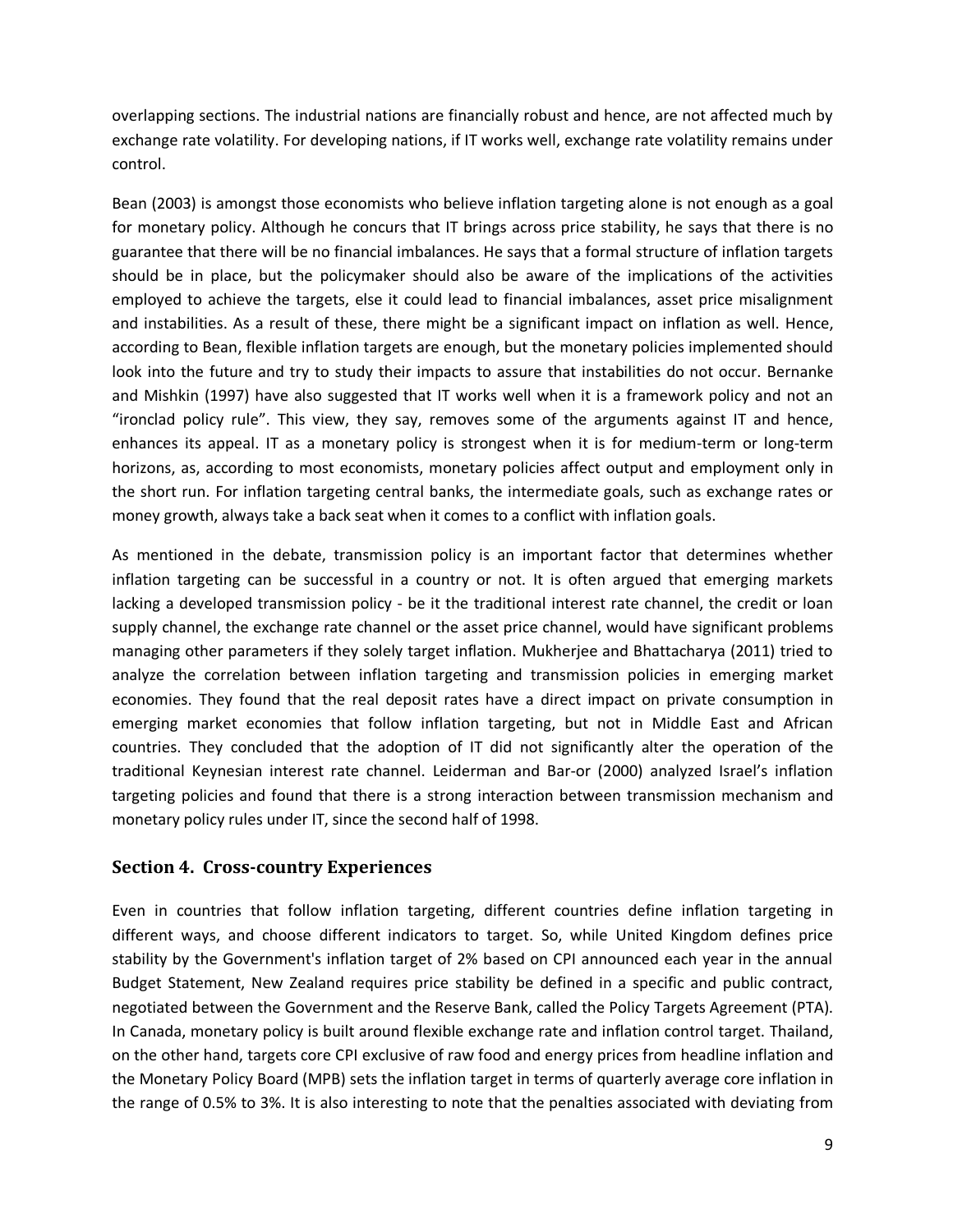the inflation target vary from country to country. While UK and the Philippines incorporates a straight penalty rule where the Governor must write an open letter to the Chancellor/President explaining the reasons why inflation has deviated from the target if the target is missed on either side, Thailand requires the MPB to explain what measures have to be taken, as well as the time required, to bring inflation back within the range. Similar objectives for inflation targeting for some other countries have been specified in detail in the annex.

The price indices used for inflation targeting, the target band for inflation, the horizon and the speed of approach to inflation targeting and the penalty for not adhering to the target is different for different countries. Most of the countries use CPI as the index for targeting inflation. Along with the index, there are also a number of other factors that have to be taken care of while designing inflation target. Table 1 demonstrates the target measure, type and horizon for various countries.

| Country        | <b>Target</b> | Target 2013                              | <b>Target type</b>        | <b>Target horizon</b>               | <b>Started</b> |
|----------------|---------------|------------------------------------------|---------------------------|-------------------------------------|----------------|
|                | measure       |                                          |                           |                                     | in             |
| Armenia        | <b>HCPI</b>   | $4\% \pm 1.5$ pp                         | Point with tolerance band | Medium term                         | 2006           |
| Australia      | <b>HCPI</b>   | 2% - 3%                                  | Range                     | Medium term average                 | 1993           |
| Brazil         | <b>IPCA</b>   | $4.5% \pm 2pp$                           | Point with tolerance band | Annual target                       | 1999           |
| Canada         | CPI           | 2% (mid-point of 1% -<br>3%)             | Point with tolerance band | Medium term (Six-eight<br>quarters) | 1991           |
| Chile          | CPI           | $3% \pm 1pp$                             | Point with tolerance band | Around two years                    | 1990           |
| Colombia       | <b>HCPI</b>   | $3% \pm 1$ pp                            | Range                     | Medium term                         | 1999           |
| Czech Republic | <b>HCPI</b>   | $2\% \pm 1$ pp                           | Point with tolerance band | Medium term (12-18<br>months)       | 1998           |
| Ghana          | <b>HCPI</b>   | $9\% \pm 2pp$                            | Point with tolerance band | 18-24 months                        | 2002           |
| Guatemala      | <b>HCPI</b>   | $4\% \pm 1$ pp                           | Point with tolerance band | End of Year                         | 2002           |
| Hungary        | CPI           | 3%                                       | Point                     | Medium term                         | 2001           |
| Iceland        | <b>HCPI</b>   | $2.5% \pm 1.5pp$                         | Point with tolerance band | On average                          | 2001           |
| Indonesia      | <b>HCPI</b>   | $4.5% \pm 1pp$                           | Point with tolerance band | Annual target                       | 1999           |
| Israel         | CPI           | $1\% - 3\%$                              | Range                     | Within two years                    | 1991           |
| Japan          | <b>CCPI</b>   | 2%                                       | Point                     | Within two years                    | 2012           |
| Mexico         | CPI           | $3% \pm 1pp$                             | Point with tolerance band | Medium term                         | 2001           |
| New Zealand    | <b>HCPI</b>   | $1\% - 3\%$                              | Range                     | Medium term                         | 1990           |
| Norway         | <b>ACPI</b>   | 2.5%                                     | Point                     | Medium term                         | 2001           |
| Peru           | CPI           | $2\% \pm 1$ pp                           | Point with tolerance band | At all times                        | 2002           |
| Philippines    | CPI           | 4% ± 1pp (2013-14)<br>3% ± 1pp (2015-16) | Point with tolerance band | Medium term                         | 2002           |
| Poland         | CPI           | $2.5% \pm 1pp$                           | Point with tolerance band | Medium term                         | 1999           |
| Romania        | <b>HCPI</b>   | $2.5% \pm 1pp$                           | Point with tolerance band | Medium term                         | 2005           |
| Serbia         | CPI           | $4\% \pm 1.5$ pp                         | Point with tolerance band | Medium term                         | 2009           |
| South Africa   | CPI           | $3% - 6%$                                | Range                     | On a continuous basis               | 2000           |
| South Korea    | <b>HCPI</b>   | $3% \pm 0.5$ pp                          | Point with tolerance band | Mid-term horizon                    | 1998           |
| Sweden         | CPI           | 2%                                       | Point                     | Annual                              | 1993           |
| Thailand       | <b>CCPI</b>   | $0.5% - 3%$                              | Range                     | Eight quarters                      | 2000           |
| Turkey         | <b>CPI</b>    | 5%                                       | Point                     | Medium term (3 years)               | 2002           |
| United Kingdom | CPI           | 2%                                       | Point                     | At all times                        | 1992           |

#### **Table 1: Inflation target measure, type and horizon for select inflation targeting countries**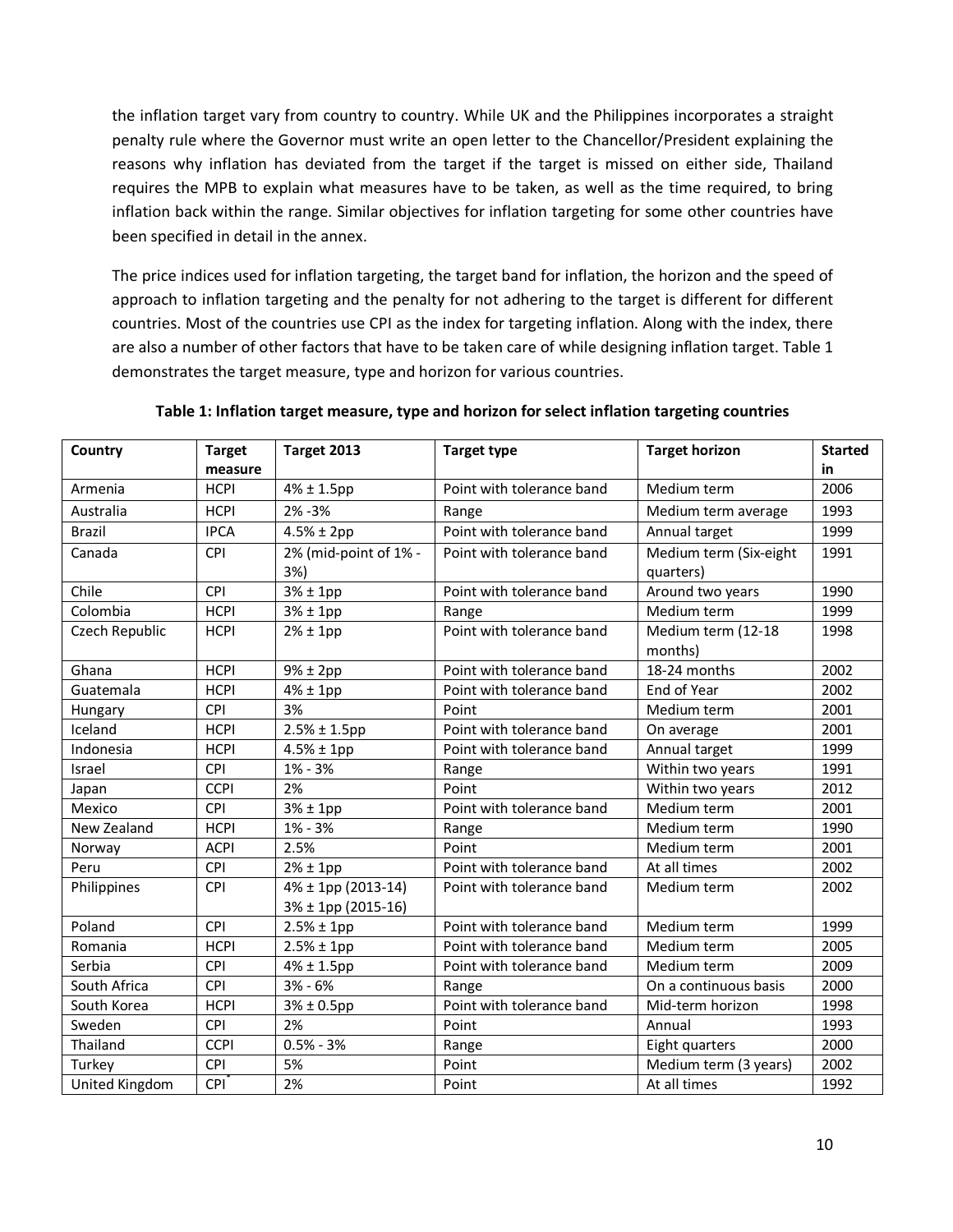Note:\* Earlier, United Kingdom targeted RPIX

pp: percentage point(s); CPI: Consumer Price Index; CCPI: Core Consumer Price Index; HCPI: Headline Consumer Price Index; IPCA: Broad National Consumer Price Index; ACPI: Annual Consumer Price Index Source: Hammond 2012, Author's update from websites of respective Central Banks

### **Section 5. IT in India**

Monetary policy aims to target inflation over a horizon of 2 to 3 years. Therefore, to target inflation, it is necessary to have the capability to build an inflation forecast. India has yet to develop skills to forecast inflation over a range of 8 to 12 quarters. In countries which follow IT, sophisticated models are used to forecast inflation. Similarly, there is need to forecast output and its deviation from natural rate, implying forecasting of output gap. The other issue is the target inflation number which needs to be identified and quantified. When considering inflation targeting, it also has to be ascertained as to which of the price indices to use to target inflation. Different economists have different opinions regarding the same, so a preliminary study was conducted as to the options that are available and their implementability as inflation targets. The major price indices followed and measured in India are given in Table 2.

#### **Table 2: Major price indices in India**

| <b>Price Index</b> | <b>Compiled by</b>                         | Frequency of release | <b>Types/ Remarks</b>        |
|--------------------|--------------------------------------------|----------------------|------------------------------|
| Wholesale Price    | Office of Economic Advisor in the          | Weekly               | <b>National</b>              |
| Index (WPI)        | Ministry of Industry                       |                      |                              |
| Consumer Price     | CPI (IW, AL, RL) - Labour Bureau in the    | Monthly              | Industrial Workers(IW),      |
| Index (CPI)        | Ministry of Labour and Employment;         |                      | Agricultural Labourers (AL), |
|                    | (UNME) - Central Statistical<br><b>CPI</b> |                      | Rural Labourers (RL), Urban  |
|                    | Organisation in the Ministry of Statistics |                      | Non-Manual Employees         |
|                    | and Programme Implementation               |                      | (UNME)                       |
| <b>CPI-New</b>     | Central Statistics Office (CSO)            | Monthly              | Rural, Urban and Combined    |

Source: Authors' compilation

#### **Consumer Price Index**

A number of CPI indices have been used and modified over the years. Table 3 provides a comparison of the different CPI Indices.

| <b>Salient feature</b>  | <b>CPI (UNME)</b> | CPI (IW)   | CPI (AL)         | CPI (RL)    | <b>New CPI Rural</b> | <b>New CPI Urban</b> |
|-------------------------|-------------------|------------|------------------|-------------|----------------------|----------------------|
| When started            | 1961              | Oct 1946   | Sept 1964        | Nov 1995    | Feb 2011             | Feb 2011             |
| Source of weights       |                   |            |                  |             |                      |                      |
| -Family Living Survey   | 1982-83           | 1999-2000  | 1983 (NSS        | 1983        | 2004-05 (NSS         | 2004-05 (NSS         |
| -Consumer Expenditure   |                   |            | 38 <sup>th</sup> | (NSS $38th$ | $61st$ Round)        | $61st$ Round)        |
| Survey                  |                   |            | Round)           | Round)      |                      |                      |
| Base year of the series | 1984-85           | 2001       | 1986-87          | 1986-87     | 2010                 | 2010                 |
| No. of centres/villages | 59 urban          | 78 centres | 600              | 600         | 1181 villages        | 310 towns            |
|                         | centres           |            | villages         | villages    |                      |                      |

#### **Table 3: A comparison of different CPI indices**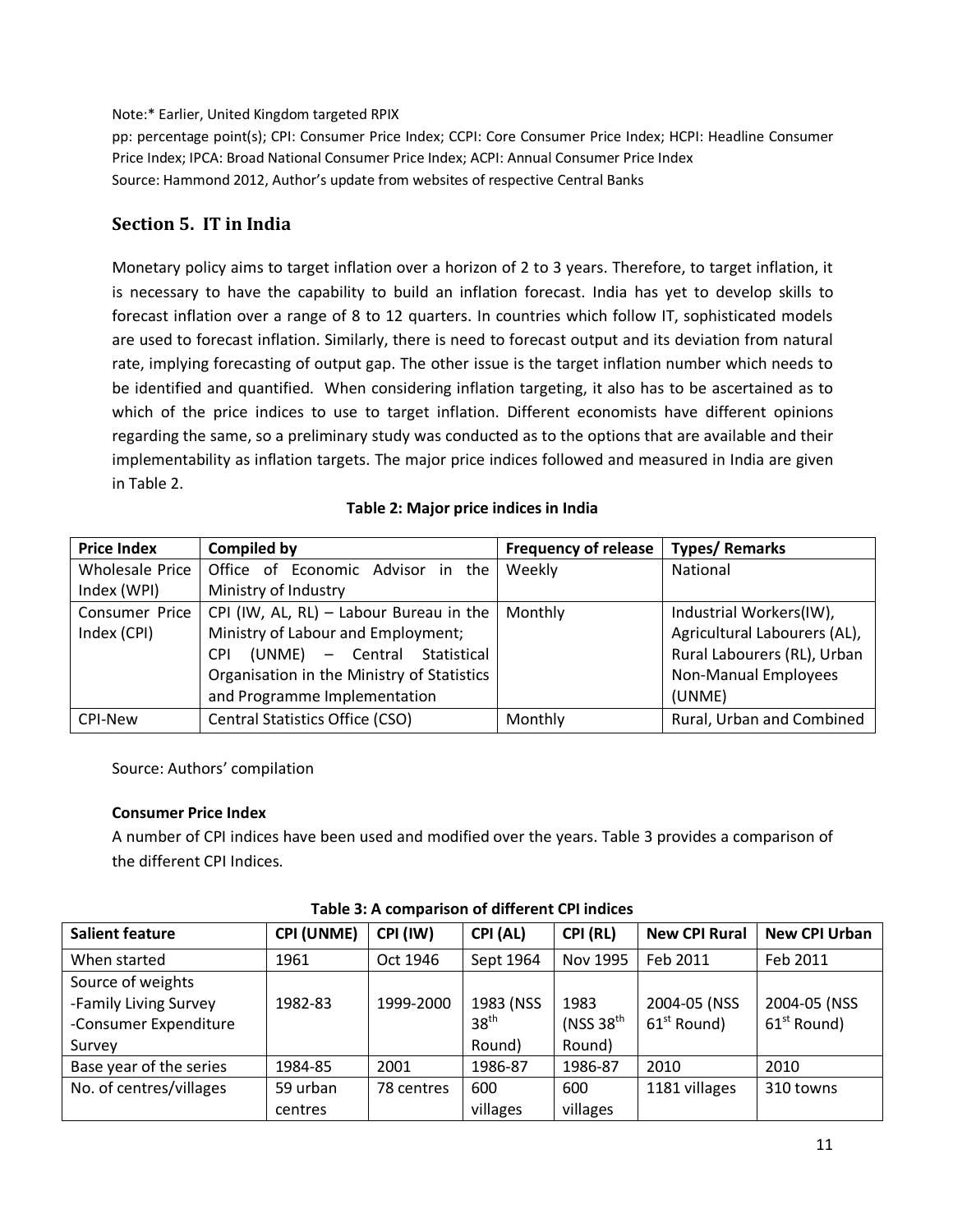| No. of markets/quotations | 1022          | 289         | 1461         | 1461      | 1181            | 1114            |
|---------------------------|---------------|-------------|--------------|-----------|-----------------|-----------------|
| No. of items in the       | 146-345       | 175-200     | 260          | 260       | 175             | 200             |
| consumption basket        |               |             |              |           |                 |                 |
| Index released for        | 59<br>centres | 78 centres  | 20<br>states | 20 states | All States and  | All States and  |
|                           | & all-India   | & all-India | & all-India  | & all-    | UTs (35) & all- | UTs (35) & all- |
|                           |               |             |              | India     | India           | India           |
| Periodicity of index      | Monthly       | Monthly     | Monthly      | Monthly   | Monthly         | Monthly         |
| Time lag of the index     | 24 days       | 1 month     | 3 weeks      | 3 weeks   | 1.5 weeks       | 1.5 weeks       |

Source: Manual on CPI 2010, National Price Indices and Inflation during 2012

#### **Wholesale Price Index**

The base year of WPI has been revised on number of occasions, with the current series of WPI using 2004-05 as the base year, and was launched on September 14th, 2010. A brief on the historical development of WPI year-on-year is provided below: -

| Base year                        | <b>Year of introduction</b> | No. of items in index | No. of price quotations |  |
|----------------------------------|-----------------------------|-----------------------|-------------------------|--|
| Week ended 19th August 1939      | 1942                        | 23                    | 23                      |  |
| End August 1939                  | 1947                        | 78                    | 215                     |  |
| 1952-53 (1948-49 as weight base) | 1952                        | 112                   | 555                     |  |
|                                  |                             |                       |                         |  |
| 1961-62                          | <b>July 1969</b>            | 139                   | 774                     |  |
| 1970-71                          | January 1977                | 350                   | 1295                    |  |
| 1981-82                          | <b>July 1989</b>            | 447                   | 2371                    |  |
| 1993-94                          | April 2000                  | 435                   | 1918                    |  |
| 2004-05                          | September 2010              | 676                   | 5482                    |  |

#### **Table 4: Historical development of WPI**

#### Source: WPI Manual, Government of India

Due to certain shortcomings in WPI calculation, the feasibility of compiling a Producer Price Index (PPI) and switching over from WPI to PPI was explored, leading to introduction of Stage of Processing Index (SOP). This aimed to avoid multiple counting and measuring inflation based on finished goods. The PPI measures price change from the perspective of the seller. Also, the option of including services sector was looked at. WPI has been replaced in most countries by Producer Price Index (PPI) due to the broader coverage provided by the PPI in terms of products and industries and the conceptual consistency between the PPI and system of the national account. For policy formulation and analytical purpose, measurement of price changes from producers and consumers prospective is considered far more relevant and technically superior compared to one at wholesale level.

In order to get an idea of the average level of inflation in India, the number of years WPI and CPI values were in specific ranges from 1970-71 to 2012-13, has been provided in(Table 5). CPI (UNME) has not been included since it was discontinued in January 2011, hence the data was not available for the year 2013. CPI (RL), New CPI Rural and New CPI Urban also were not to be included since they are very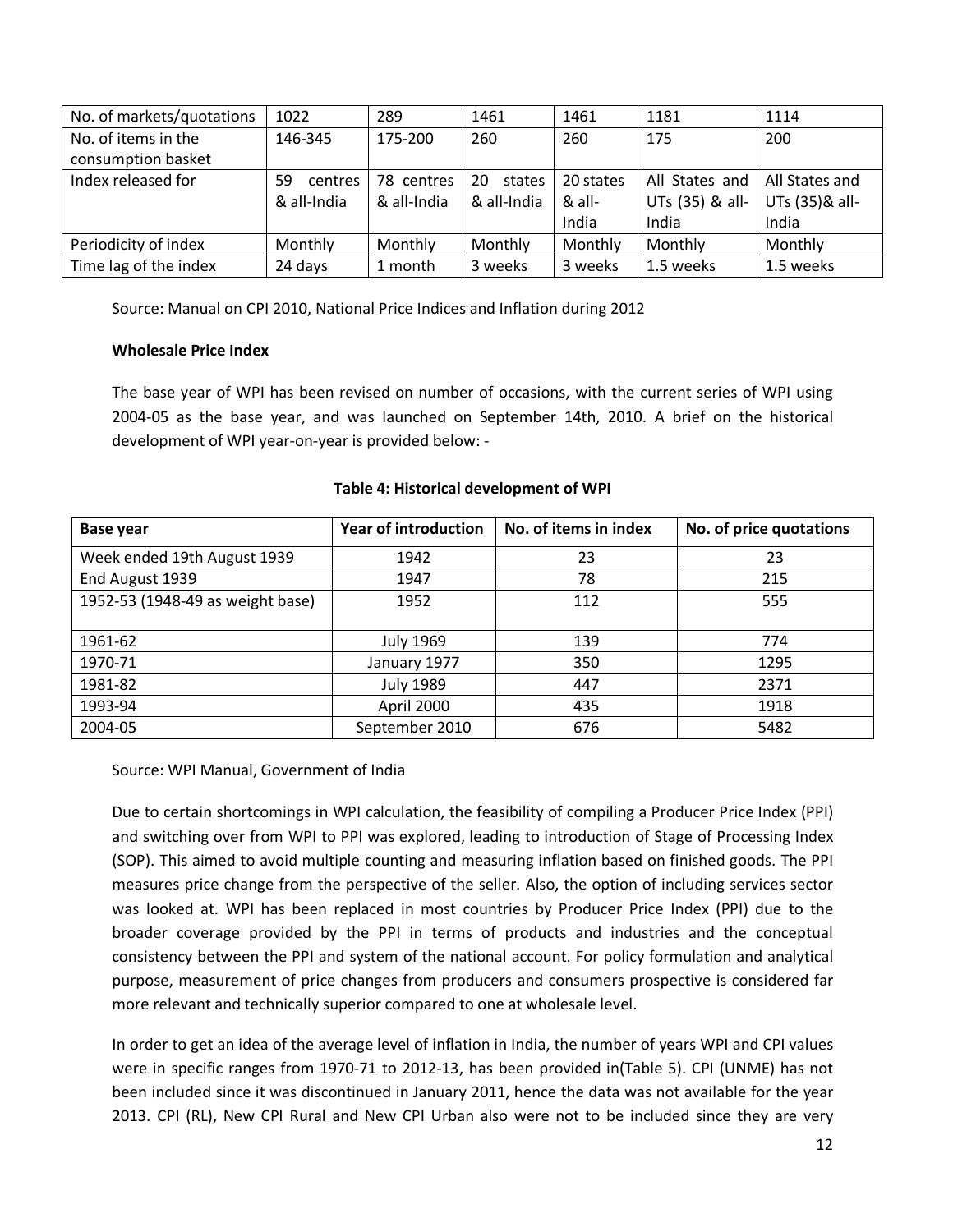recent indices. In the wholesale price index, it can be noted that fuel and power has experienced the highest levels of inflation over the years, while inflation levels in the All Commodities (AC) and Manufactured Products (MP) brackets has mostly hovered in the below 9 range. In CPI, both Industrial Workers and Agricultural Laborers had below 5 inflation values for the most number of years, followed by values in the range of 9-11. Thus, there are differences in different price indices used in India. Therefore, food prices (F and P) as measured in WPI were higher than 13 percent for 12 of the last 42 years. This reflects that the food prices are subject to vagaries of nature and probably supply side factors

|           |           | <b>Wholesale Price Index</b> | <b>Consumer Price Index</b> |    |    |
|-----------|-----------|------------------------------|-----------------------------|----|----|
| Range     | <b>AC</b> | F&P                          | <b>MP</b>                   | IW | AL |
| $<$ 5     | 13        |                              | 16                          | 11 | 16 |
| $5 - 7$   |           | 10                           | q                           | n  |    |
| $7 - 9$   | 10        |                              |                             |    |    |
| $9 - 11$  |           |                              |                             |    |    |
| $11 - 13$ |           |                              |                             |    | n  |
| $>13$     |           | 12                           |                             |    |    |
| Total     |           | 42                           | 42                          | 42 |    |

#### **Table 5: Annual WPI and CPI value ranges India1970-71 to 2012-13**

Note:

AC: All Commodities; F & P: Fuel and Power; MP: Manufactured Products; IW: Industrial Workers; AL: Agricultural Laborers

Source: Authors' computations based on Handbook of Statistics on the Indian Economy, 2012-13

The talks about inflation targeting in India started in the late 1990s and were heightened after the Reserve Bank of New Zealand's Governor delivered a speech during the L. K. Jha memorial lecture series in 1999 on how New Zealand's experience with IT can be relevant for developing countries.

Narasimham (2000) and Rajan (2007) Committees recommended the implementation of IT, with a fixed medium term target, in India. They felt that currently RBI does not have a clear objective and the inflation rates are residuals of various policies. IT will make RBI accountable and provide it complete autonomy to achieve its targets, without any intervention from the Parliament and the government. Rajan (2013), in his first speech as RBI Governor, again emphasized the importance of low and stable inflation for Indian monetary policy<sup>[2](#page-12-0)</sup>.

<span id="page-12-0"></span> $\frac{1}{2}$ <sup>2</sup>In his first speech as RBI Governor, Rajan (Reserve Bank of India, 2013) highlighted the importance of inflation targeting and set up an Expert Committee under Deputy Governor Urjit Patel to assess the current monetary policy and give recommendations to strengthen it, i.e. make it more transparent and predictable.

The terms of reference of the Committee are (Reserve Bank of India, 2013):

<sup>1.</sup> To review the objectives and conduct of monetary policy in a globalized and highly inter-connected environment.

<sup>2.</sup> To recommend an appropriate nominal anchor for the conduct of monetary policy.

<sup>3.</sup> To review the organizational structure, operating framework and instruments of monetary policy, particularly the multiple indicator approach and the liquidity management framework, with a view to ensuring compatibility with macroeconomic and financial stability, as well as market development.

<sup>4.</sup> To identify regulatory, fiscal and other impediments to monetary policy transmission, and recommend measures and institutional preconditions to improve transmission across financial market segments and to the broader economy.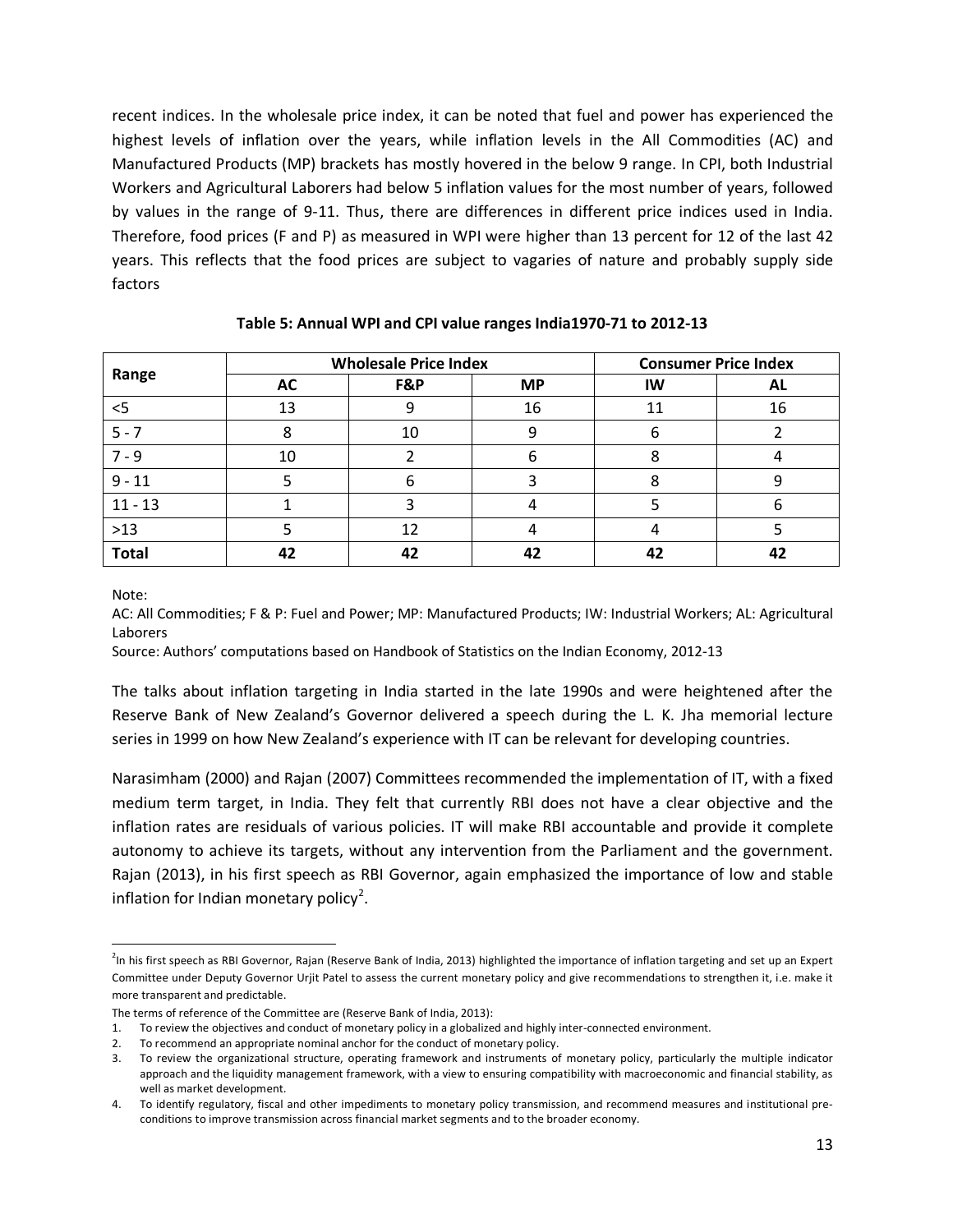According to Narasimham Committee and Rajan Committee, maintaining a low and stable inflation, would automatically lead to a stable GDP growth. This in turn would allow households and firms to make long term decisions confidently, leading to an increase in investments and allowing RBI to take monetary policy decisions beneficial to long term growth and employment. Rajan (2007) further argued that in a country like India, where inflation is not extremely high, and the central bank is considered reasonably credible by the public, focusing on inflation should not lead to a loss in output growth. In fact, since the floor of the target variable is treated equally seriously in an IT regime, a deflationary slowdown in growth would also be taken care of properly. RBI can cut short term interest rates to stimulate growth without a rise in inflation expectations. Narasimham Committee felt that if the RBI is successful at achieving inflation target, a low inflation rate would contribute to exchange rate stability as well.

IT being a predictable and transparent policy framework, Rajan (2007) mentioned that it provides more room for policy makers to respond to large shocks because the market would better understand the objectives of monetary policy. He said that in the present multi indicator approach, due to unpredictability of policies, there is an unpredictability in market participants' responses to policy actions, which in turn constrains the room for aggressive policy responses to shocks. But he also admits that financial reforms are required to improve transmission mechanism for the successful implementation of IT. According to Mohan (2007a), efficient financial market operations and absence of distortions in interest rates can make the monetary transmission mechanism efficient.

But there are others who are against implementing IT in India. Since 1998, India has been following the multi-indicator approach, which according to Subbarao (2013) has been quite successful till now. Under this approach, a number of quantity and rate variables, such as credit, output, inflation rate, exchange rate, interest rate etc. are analyzed for making the monetary policy. Central banks' objective is to maintain price stability, growth and external sector management and financial stability. Many central banks have development mandate as well. As per Reddy (2008), democratic pressures in India provide the monetary policy a disciplinary force, which in turn has allowed India to perform well in comparison to other developing countries. Jha (2008) also supports this fact by saying that the multi-objective approach prevalent in India has successfully maintained stable inflation, interest rates and a slightly undervalued currency, which has helped in promotion of exports and hence growth. He further emphasizes that IT should not be implemented in India because India lacks proper conditions for successful implementation of IT, some of which are: adequately developed financial markets, confidence of global capital markets to enable a flexible exchange rate, independence of the RBI, more demand shocks compared to supply shocks, high frequency data requirements and an appropriate measure of inflation. In India, the fiscal and monetary policies are not completely independent of each other and the interest rate transmission channel is also weak.

Further, both Jha (2008) and Subbarao (2013) have explained that alleviating poverty should be one of the major concerns of India's monetary policy. This requires a sustained high GDP growth in the country. But there is an inherent trade-off between growth and inflation. In a developing country like India, which is largely non-monetized and agricultural, this trade-off becomes much more important

l

<sup>5.</sup> To carefully consider the recommendations of previous Committees/Groups in respect of all of the above.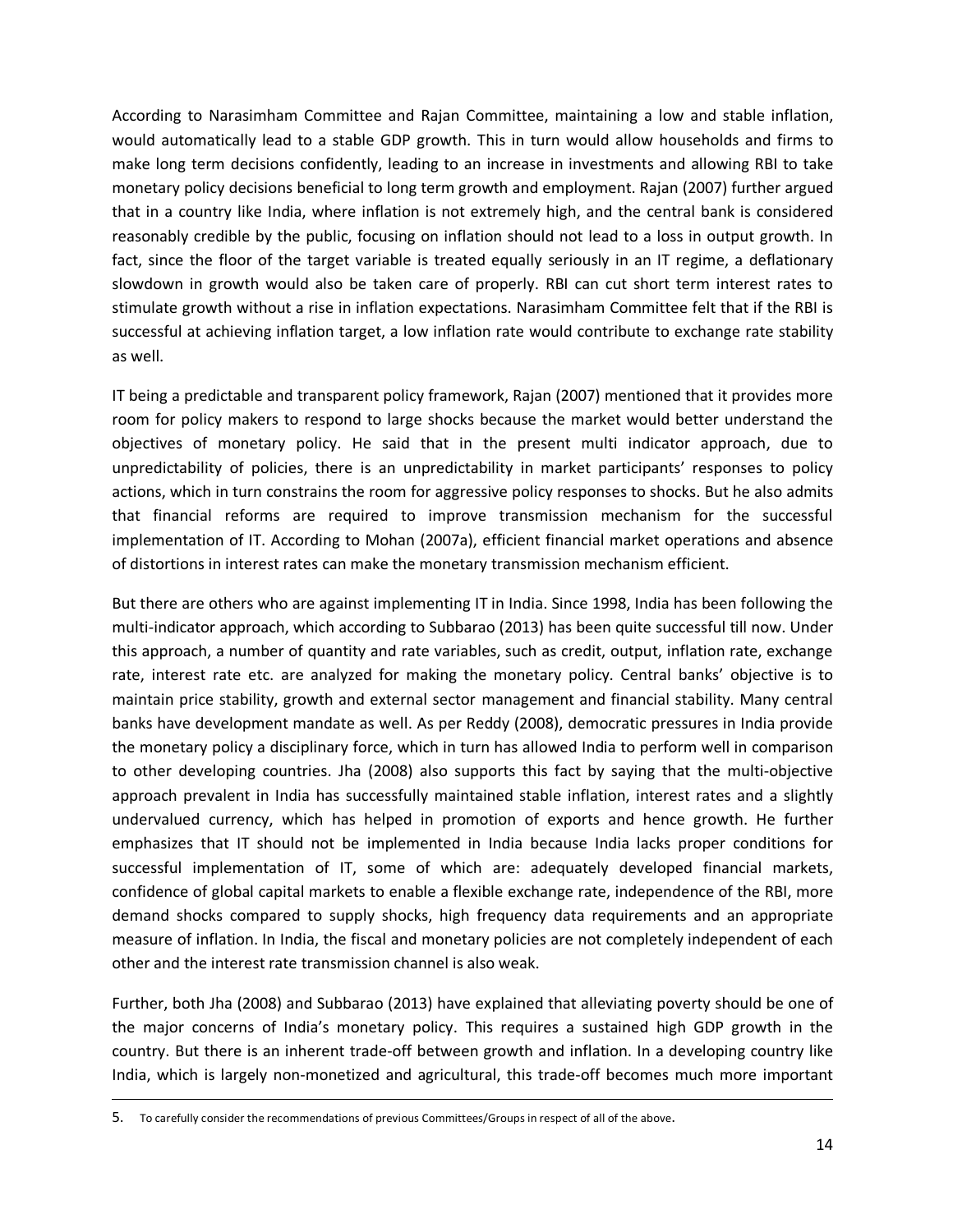(Jalan, 2000). He also mentioned in this regard that in case of such a trade off in the short term, transmission lags and uncertainty about the future can render such a mechanistic and narrow rule ineffective. In his opinion, the view on "one target, one instrument" won't survive for long. According to Subbarao (2011), one of the factors which makes this complicated is the fact that, due to supply constraints and under-utilization of capacity, estimation of potential output and hence output gap becomes difficult. Thus, this trade-off has to be dealt with utmost caution and judgment. He also reiterated that India being an emerging economy, it is not wise for RBI to ignore the larger development context. He gave evidence from the 2008 crisis that due to IT, many central banks could not cope up with the increased financial innovation and global imbalance.

Another point of debate is on the objective of exchange rate. How important is exchange rate stability for India, an emerging economy? Also, is it possible to maintain a stable exchange rate under an IT regime? For successful implementation of IT, other anchors such as exchange rate need to be kept floating. According to Jalan (2000), most countries that do follow IT, even though they claim that exchange rate doesn't concern them unless it affects domestic inflation, do interfere in forex markets in order to achieve exchange rate objectives. Also, exchange rate volatility can have large real effects in a developing nation. Jha (2008) says that India is vulnerable to exchange rate crisis and needs to maintain an undervalued exchange rate to encourage exports and hence, cannot afford the volatility in exchange rate that comes with IT. An IT regime leads to highly unstable and inappropriate exchange rate.

Mohan (2007a) also supports this by saying that emerging market economies (EMEs) are gullible to large exchange rate shocks, which in turn can largely impact short-term inflation. Since, EMEs are commodity-price sensitive economies, exchange rate monitoring is very important, as impacts to commodities can damage forecast ability of consumer price inflation.

But for developing nations like India, supply shocks (for e.g. effect of monsoons on agriculture) rather than demand shocks are the major reason for inflationary pressures. According to Jha (2008), Mohan (2007a) and Subbarao (2011), monetary policies can stabilize inflation only caused due to demand shocks, and are ineffective against supply shocks. In fact, IT policies will lead to a reduction in demand and thus make worse the recessionary effect on output (Jha, 2008). Also, as per Subbarao (2013), in case of emerging economies it is not easy to determine whether the supply shock is temporary or structural, a necessary pre-condition for the decisions of the central bank.

Monetary transmission mechanism is another necessary condition for the implementation of IT. Mohan (2007b) says that India lacks an efficient monetary transmission mechanism which would make it difficult for IT implementation.

Another major point highlighted is the absence of a proper measure of inflation in India. In terms of frequency of release and coverage of commodities, WPI is better than CPI. But WPI doesn't include services, thus won't be representative of economy due to the very big share of services in GDP. Also, there are large biases due to the weights and base year of the indices. CPI, which is indicative of the standard of living, diverges significantly from WPI. Finally, the quality of data and consistency are quite poor in India. In both Reddy's (1999) and Kannan's (1999) opinion, GDP deflator is the best measure for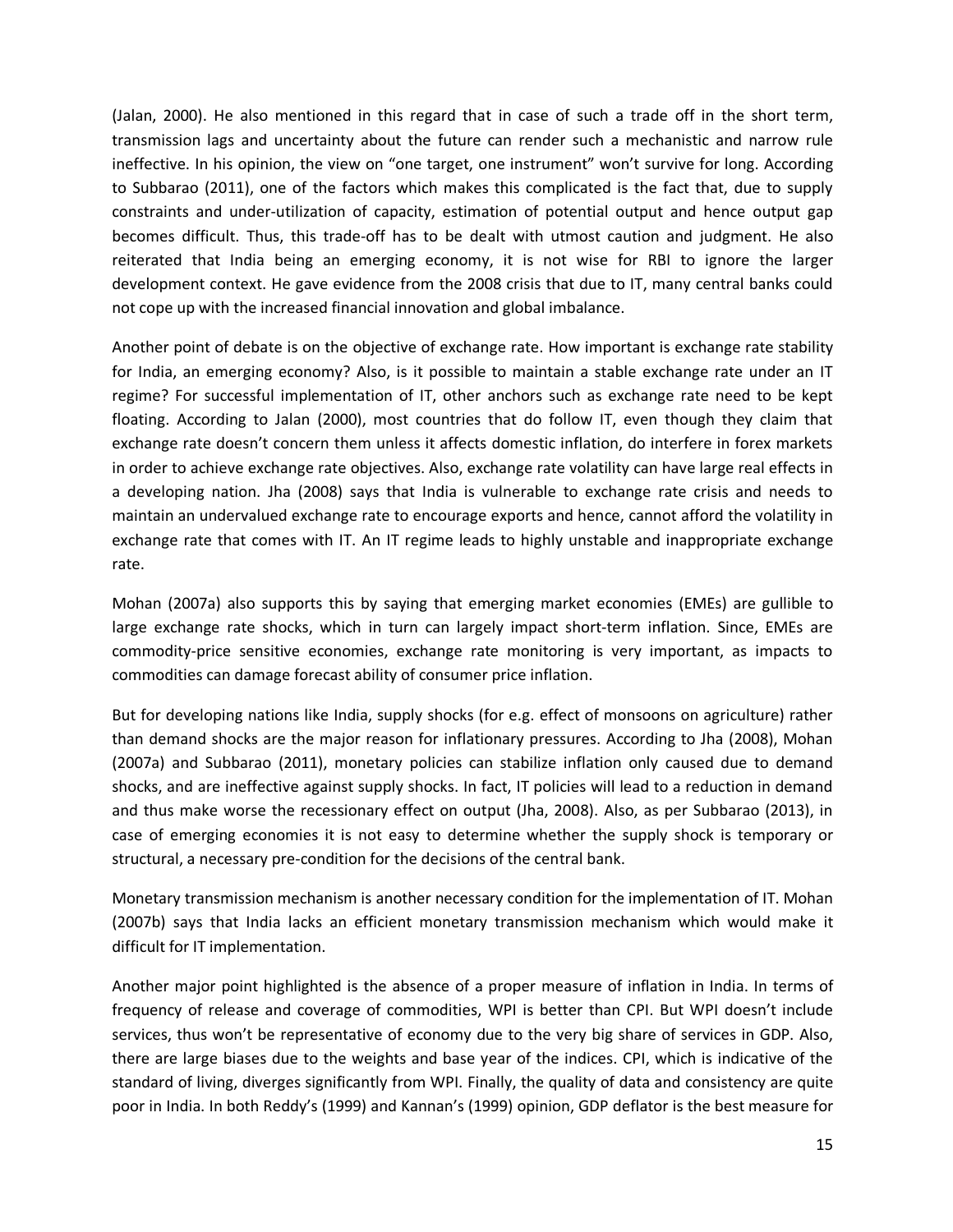inflation as it includes all economic activities, but due to its very low frequency of release of one year, that too with a long lag of a year, makes its use unviable.

#### **Section 6. Conclusions and Recommendations**

Various economists, both Indian and otherwise, have presented their views on inflation targeting. It is widely accepted that adoption of IT has helped most countries reduce their inflation rates successfully. Also, it helps increase the transparency and credibility of the central bank, thus allowing it to carry out its monetary policy with greater effectiveness. IT provides a nominal anchor, and helps to stabilize inflationary expectations in an uncertain future. Also, for some nations, exchange rate volatility has also declined as a result of IT implementation.

But on the other hand, IT demands a number of pre-conditions for its successful implementation such as independence of central banks, well developed financial markets, flexible exchange rate, etc. Most emerging economies, including India, lack these conditions. Besides, RBI has objectives to take care of other parameters like economic growth, stable exchange rate and financial stability, and cannot restrict itself to the single objective of inflation.

Inflation models used to forecast inflation by central banks, which goes as an input to IT, fail to capture the relationship between the financial and the real sectors. This relationship has particularly become very important after the recent financial crisis. Also, due to the extremely transparent policies of the banks, the problems of moral hazard and market indiscipline arise. Given that India was to an extent insulated from the 2008 financial crisis mainly owing to its multi indicator approach and focus on financial stability, and not just on price stability, it is advisable not to give up this policy. Hence, implementing inflation targeting in India at this stage would not be beneficial.

Another very important argument against implementing IT in India is that it is mainly designed for countries where the inflation is due to demand factors, whereas in India, it is the supply side factors which are causing inflation. The major reasons for inflation have been agricultural vagaries due to irregular monsoons and the huge imports of oil in the country. India is an emerging economy where growth and exchange rate have been quite volatile. The exchange rate in any small open economy is influenced by many factors, including uncertainties in the global economy and not only internal factors. Hence it becomes important to manage the exchange rate to make sure the economy is, to the extent possible, insulated from external shocks. Another problem with implementing IT would be that the transmission mechanism in the country is not very strong and there are a lot of uncertainties involved in that as well. Hence, the policy makers cannot be very sure of whether their efforts would yield the desired results. All these factors again suggest that right now India is not ready for inflation targeting.

India's monetary policies can be improved on a number of levels, such as release of economy's outlook and people's expectations and preferences at a regional level, detailed information on NPAs, details of exchange rate management by RBI and its estimates of the real interest rate and liquidity in the market. Also, separating debt management from monetary management in order to make the central bank more independent would be a good move since currently, the RBI is not transparent in setting its interest rate decisions as the debt management office is a part of it. Currently the focus of RBI and the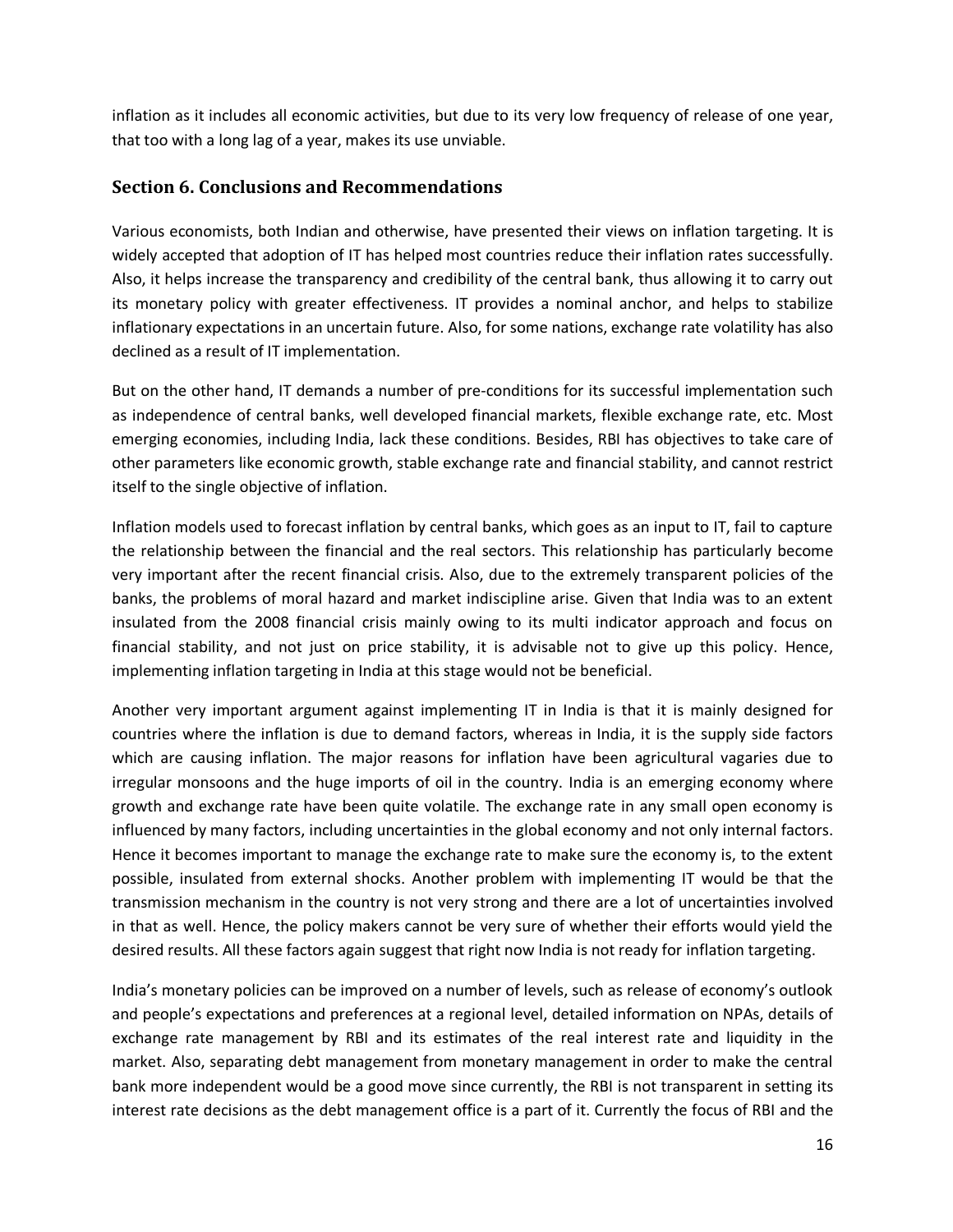Government are different, controlling inflation and boosting growth respectively. However, the Government and the RBI should work together in fixing the interest rates. An independent and accountable committee can be formed for setting the interest rates which should properly give the factors it is considering and its reasons for setting the policy rates.

Apart from the debate on IT, especially for emerging economies, some of the major factors that need to be studied for India have been identified. It is found that India has been performing well with its Multiple Indicator Approach till date. However, given the performance of India for the last 5 years, at least in terms of inflation, the decision to stick to a multi-indicator approach amidst the entire debate about inflation targeting has been vindicated. Since the turn of events after the crisis, a dual policy of price stability coupled with growth is a sensible approach for an emerging economy. EMEs are, in general, subject to economic shocks of higher magnitude during financial crises, and financial stability becomes the sole objective under such circumstances. Therefore, RBI should continue its Multiple Indicator Approach where price stability, financial stability and economic growth are considered for decision-making. However, deducing the positives that can come out of focusing on inflation, a greater weightage should be given to inflation in the Multiple Indicator Approach. This would ensure that inflation does not go out of bounds, but at the same time, growth would not be sacrificed for the sake of inflation.

In fact, other developing countries can implement the multi-indicator approach, with a higher weightage given to inflation. Like India, these countries also do not have an effective transmission mechanism, flexible exchange rate and several other pre-requisites for IT implementation. A number of EMEs that have been following IT have been restraining growth and are subject to financial shocks in the wake of the financial crisis. Adopting the multi-indicator approach would not be difficult for these countries, given that price stability and economic growth is already a concern they have been implicitly battling.

Other recommendations would be to focus on the new CPI that is more representative and provides regional characteristics. Also, the new CPI includes services and hospitality sector, which is a must for a country like India that is booming in services. This also confirms why a Multiple Indicator Approach is the way forward for India.

The demographic aspects need to be considered while managing inflation. India, which is unique given its young demographic status, should factor in the aspirations and consumption demand of the young population and focus on employment generation and growth, rather than low inflation rate, solely based on experiences of advanced countries.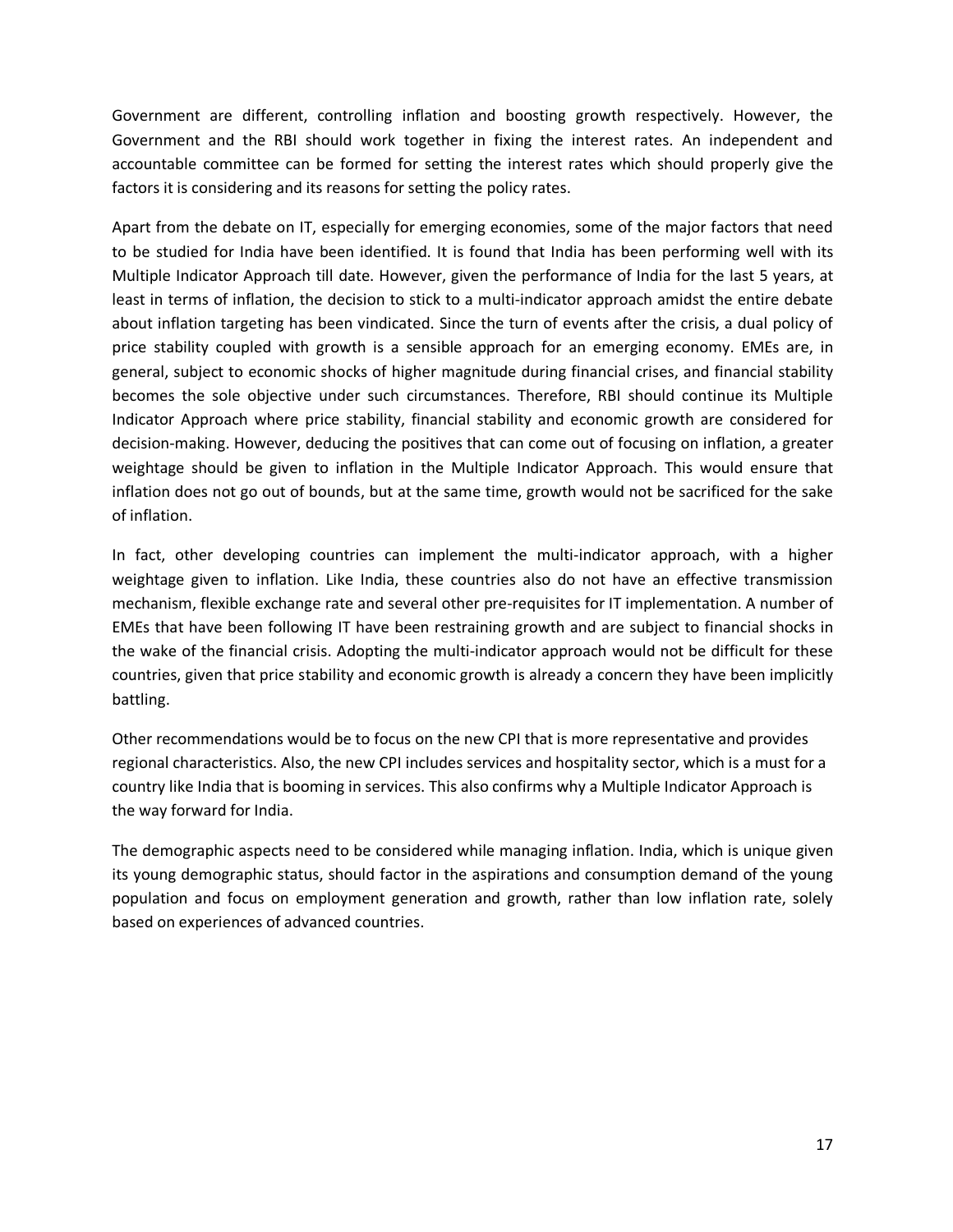#### **Bibliography**

- 1. Batini, N., Kuttner, K. and Laxton, D. (2005), "Does Inflation Targeting Work in Emerging Markets?" Chapter 4, World Economic Outlook September, International Monetary Fund, Washington D. C.
- 2. Bernanke, B. and Mishkin, F. (1997), "Inflation Targeting: A New Framework for Monetary Policy?", The Journal of Economic Perspectives, Vol. 11, No. 2, pp. 97-116
- 3. Bean, C. (2003), "Asset Prices, Financial Imbalances and Monetary Policy: Are Inflation Targets Enough?", BIS Working Paper No. 140
- 4. Blanchard, O., Dell'Ariccia, G and Mauro, P. (2010), "Rethinking Macroeconomic Policy", IMF SPN/10/03.
- 5. Brito, R. (2010), "Inflation Targeting Does Not Matter: Another Look at OECD Economies' Output Sacrifice Ratios", Insper Working Paper WPE 215/2010
- 6. Broadbent, B. (2013), "Is Inflation Targeting Dead?", in Reichlin, L. and Baldwin, R., "Is Inflation Targeting Dead?", CEPR, London
- 7. Bullard, J., Garriga, C. and Waller, J, C. (2012), "Demographics, Redistribution, and Optimal Inflation", Federal Reserve Bank of St. Louis.
- 8. Cecchetti, S. (2006), "What is Inflation Targeting?", Financial Times, UK
- 9. Cecchetti, S. and Kim (2004), "Inflation Targeting, Price-Path Targeting, and Output Variability", NBER Working Paper Series, No. 9672
- 10. Céspedes, L. F., Roberto, C. and Velasco, A. (2012), "Is Inflation Targeting still on Target?", NBER Working Paper Series, No. 18570
- 11. Coulibaly, D. and Kempf, H. (2010), "Does Inflation Targeting decrease Exchange Rate Passthrough in Emerging Countries?", CES Working Paper Series, No. 10049
- 12. Daly, H. E. (1996), "Beyond Growth: The Economics of Sustainable Development", Beacon Press, Boston
- 13. Edwards, S. (2006), "The Relationship Between Inflation Targeting and Exchange Rate Revisited", NBER Working Paper No. 12163
- 14. Frankel, J. (2012), "The Death of Inflation Targeting", Project Syndicate Blog, 16, May 2012
- 15. Freedman, C. and Laxton, D. (2009a), "Why Inflation Targeting?", IMF Working Paper, WP/09/86
- 16. Freedman, C. and Laxton, D. (2009b), "Inflation Targeting Pillars: Transparency and Accountability", IMF Working Paper, WP/09/262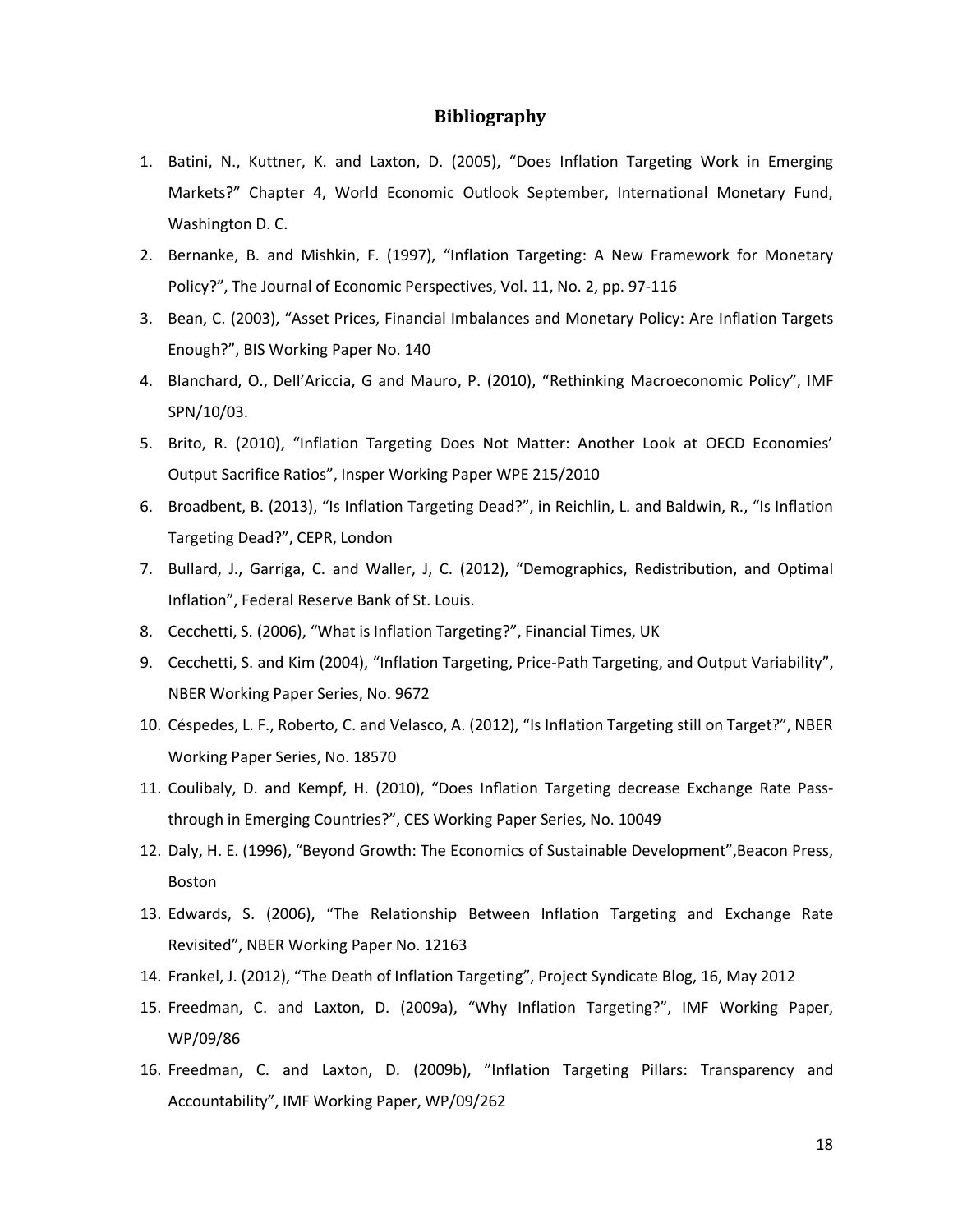- 17. Gagnon, J. and Ihrig, J. (2004), "Monetary Policy and Exchange Rate Pass-Through", International Journal of Finance and Economics, Vol. 9, Issue 4, pp. 315-338
- 18. Garcia, N. E. (2011), "DSGE Macroeconomic Models: A Critique", Economie appliquée: archives de l'Institut de Sciences Mathématiques et Economiques Appliquées; an international journal of economic analysis, Vol. 64, No. 1, pp. 149-171
- 19. Gonçalves, C. and Carvalho, A. (2009), "Inflation Targeting Matters: Evidence from OECD Economies' Sacrifice Ratio", Journal of Money, Credit and Banking, Vol. 41, No. 1, pp. 233-243
- 20. Government of India (2002), "Tenth Five Year Plan (Chapter 3.4: Public Distribution System (PDS))"
- 21. Government of India (2009), "A Hundred Small Steps: Report of the Committee on Financial Sector Reforms (Chairman: Rajan, R.)"
- 22. Government of India (2010), "Manual on Consumer Price Index", Ministry of Statistics and Programme Implementation
- 23. Government of India (2011), "Consumer Price Index Numbers-Separately for Rural and Urban Areas and also Combined (Rural plus Urban)", Ministry of Statistics and Programme Implementation
- 24. Government of India, "WPI Compilation Manual", Office of Economic Advisor
- 25. Hammond, G. (2012), "State of the Art of Inflation Targeting-2012", Centre of Central Banking Studies, Bank of England, Handbook No. 29
- 26. Independent Evaluation Office, IEO (2011), "Research at the IMF: Relevance and Utilization", International Monetary Fund, Washington D. C.
- 27. Ikeda, D. and Saito, M., (2012), "The Effects of Demographic Changes on the Real Interest Rate in Japan", Bank of Japan Working Paper Series, No. 12-E-3.
- 28. Isard, P., Laxton, D. and Eliasson, A., (2001), "Inflation Targeting with NAIRU Uncertainty and Endogenous Policy Credibility", Journal of Economic Dynamics and Control, Vol. 25
- 29. Ito, T. (2004), "Inflation Targeting and Japan: Why has the Bank of Japan not adopted Inflation Targeting?", NBER Working Paper Series, No. 10818
- 30. Jalan, B. (2000), "Inflation and Growth", 11th C.D. Deshmukh Memorial Lecture, Mumbai
- 31. Jha, R. (2008), "Inflation targeting in India: Issues and Prospects", International Review of Applied Economics, Vol. 22, No. 2, pp. 259-270
- 32. Jonas, J. and Mishkin, F. (2004), "Inflation Targeting in Transition Economies Experience and Prospects", A chapter in ["The Inflation-Targeting Debate"](http://econpapers.repec.org/bookchap/nbrnberbk/bern04-1.htm), pp 353-422 from NBER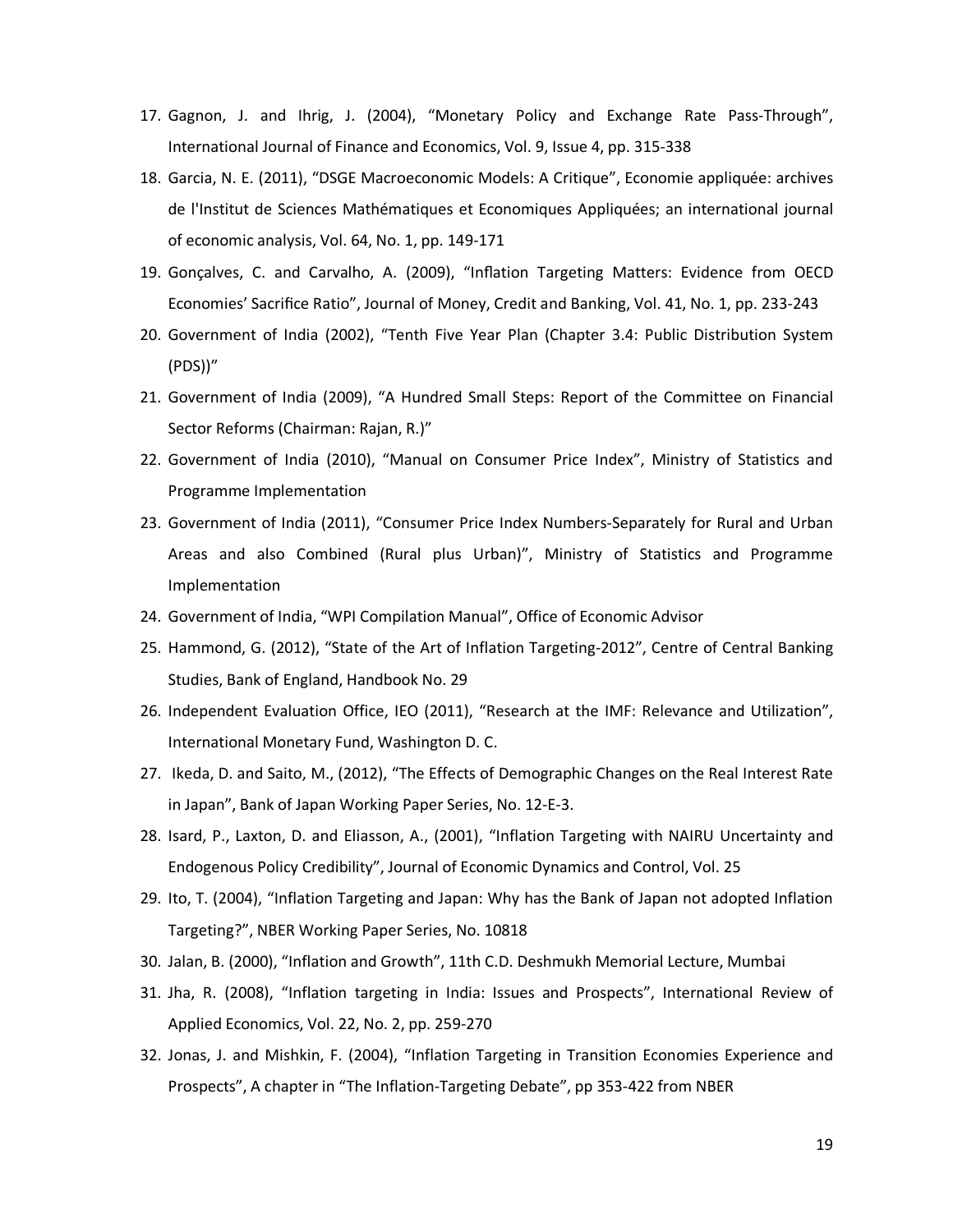- 33. Kannan, R. (1999), "Inflation Targeting: Issues and Relevance for India", Economic and Political Weekly, Vol. 34
- 34. Khan, M. and Senhadji, A. (2000), "Threshold Effects in the Relationship Between Inflation and Growth," IMF Working Paper, WP/00/110
- 35. Kumar, A. and Boopathy, G. M. (2013), "National Price Indices and Inflation during 2012", Central Statistical Organization
- 36. Laxton, D. (2008), "Getting to Know the Global Economy Modeland Its Philosophy", IMF Staff Papers, Vol. 55, No. 2
- 37. Leiderman, L. and Bar-or, H. (2000), "Monetary Policy Rules and Transmission Mechanisms Under Inflation Targeting in Israel", Central Bank of Chile Working Papers, No. 71
- 38. Mazumder, S. (2012), "Determinants of the Sacrifice Ratio: Evidence from OECD and non-OECD Countries", Wake Forest University Working Paper, No. 106
- 39. Mishkin, F. and Schmidt-Hebbel, K. (2007), "Does Inflation Targeting Make a Difference", NBER Working Paper Series, No. 12876
- 40. Mohan, R. (2005), "Some Apparent Puzzles for Contemporary Monetary Policy", [Economic](http://www.econbiz.de/Search/Results?lookfor=%22Economic+developments+in+India+%3A+analysis%2C+reports%2C+policy+documents%22&type=PublishedIn&limit=20)  [developments in India : analysis, reports, policy documents,](http://www.econbiz.de/Search/Results?lookfor=%22Economic+developments+in+India+%3A+analysis%2C+reports%2C+policy+documents%22&type=PublishedIn&limit=20) Vol. 96, pp. 43-72
- 41. Mohan, R. (2007a), "India's financial sector reforms fostering growth while containing risk", RBI Deputy Governor Address at Yale University
- 42. Mohan, R. (2007b), "Monetary Management in Emerging Market Economies: Concerns and Dilemmas", RBI Bulletin, pp. 1965-1971
- 43. Mohanty, D. (2010), "Measures of Inflation in India: Issues and Perspectives", IARNIW Conference Speech, Thiruvananthapuram
- 44. Mukherjee, S. and Bhattacharya, R. (2011), "Inflation Targeting and Monetary Policy Transmission Mechanisms in Emerging Market Economies", IMF Working Paper, WP/11/229
- 45. Nishimura, G. K., (2011), "Population Ageing, Macroeconomic Crisis and Policy Changes", Bank of Japan.
- 46. Pontines, V. (2011), "The Nexus between Inflation Targeting and Exchange Rate Volatility", SEACEN Staff Paper No. 84
- 47. Rajan, R. (2013), "Statement on taking office on September 4, 2013", Reserve Bank of India
- 48. Reddy, Y.V. (1999), "Inflation in India: Status and Issues", in "Monetary and Financial Sector Reforms in India - A Central Banker's Perspective", UBS Publishers & Distributers Ltd., New Delhi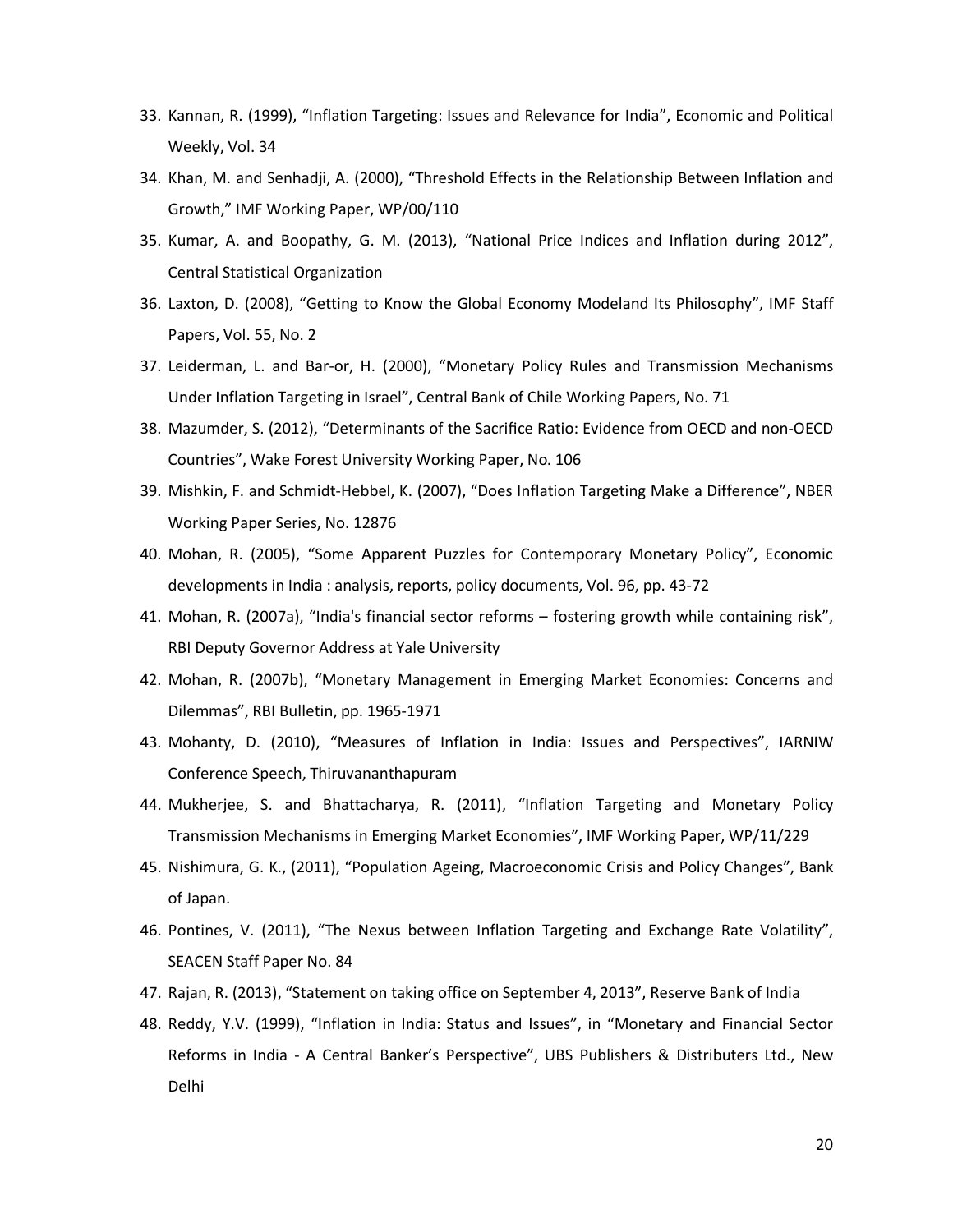- 49. Reddy, Y.V. (2008), Speech on "The Virtues and Vices of Talking about Monetary Policy: Some Comments", Annual conference of Bank of International Settlements (BIS), Switzerland
- 50. Reddy, Y.V. (2011), "Financial Crisis and Financial Intermediation Asking Different Questions", Conference on Macro and Growth Policies in the Wake of the Crisis, Washington, D.C.
- 51. Reserve Bank of India (2000), "Report of The Advisory Group on Transparency in Monetary and Financial Policies (Chairman: Narasimham, M.)"
- 52. Reserve Bank of India (2013), "RBI sets up Expert Committee to revise and strengthen Monetary Policy Framework", Press release, RBI Mumbai
- 53. Roger, S. (2010), "Inflation Targeting Turns 20", Finance and Development, Vol. 47, No. 1
- 54. Roux, N. and Hofstetter, M. (2012), "Sacrifice Ratios and Inflation Targeting: The Role of Credibility", Universidad de los Andes Working Paper Series, No. 009325
- 55. Sharma, G.D. (2000), "Compilation of Consumer Price Indices (CPI) and Wholesale price Index (WPI) in India", Ministry of Statistics and Programme Implementation
- 56. Shirakawa, M. (2012), "Demographic Changes and Macroeconomic Performances: Japanese Experiences", Bank of Japan.
- 57. Sterne, G. (2004), "Inflation Targets, Independence and MPCs: The UK and International Experience", International Conference held at the Czech National Bank
- 58. Subbarao, D. (2011), "Inflation Targeting can't be a Formal Policy Goal", Meeting of the Central Bank Governance Group, Basel
- 59. Subbarao, D. (2013), "Central Banking in Emerging Economies Emerging Challenges", speech delivered at European Economics and Financial Centre, London, July 17, 2013
- 60. Svensson, L. (2007), "Inflation Targeting", NBER Working Paper Series, No. 16654
- 61. Taguchi, H. & Sohn, W. (2010),"Inflation Targeting and Pass-through Rate in East Asian Economies", East Asian Bureau of Economic Research Macroeconomics Working Papers, No. 23115
- 62. Woodford, M. (2012), "Inflation Targeting and Financial Stability", NBER Working Paper Series, No. 17967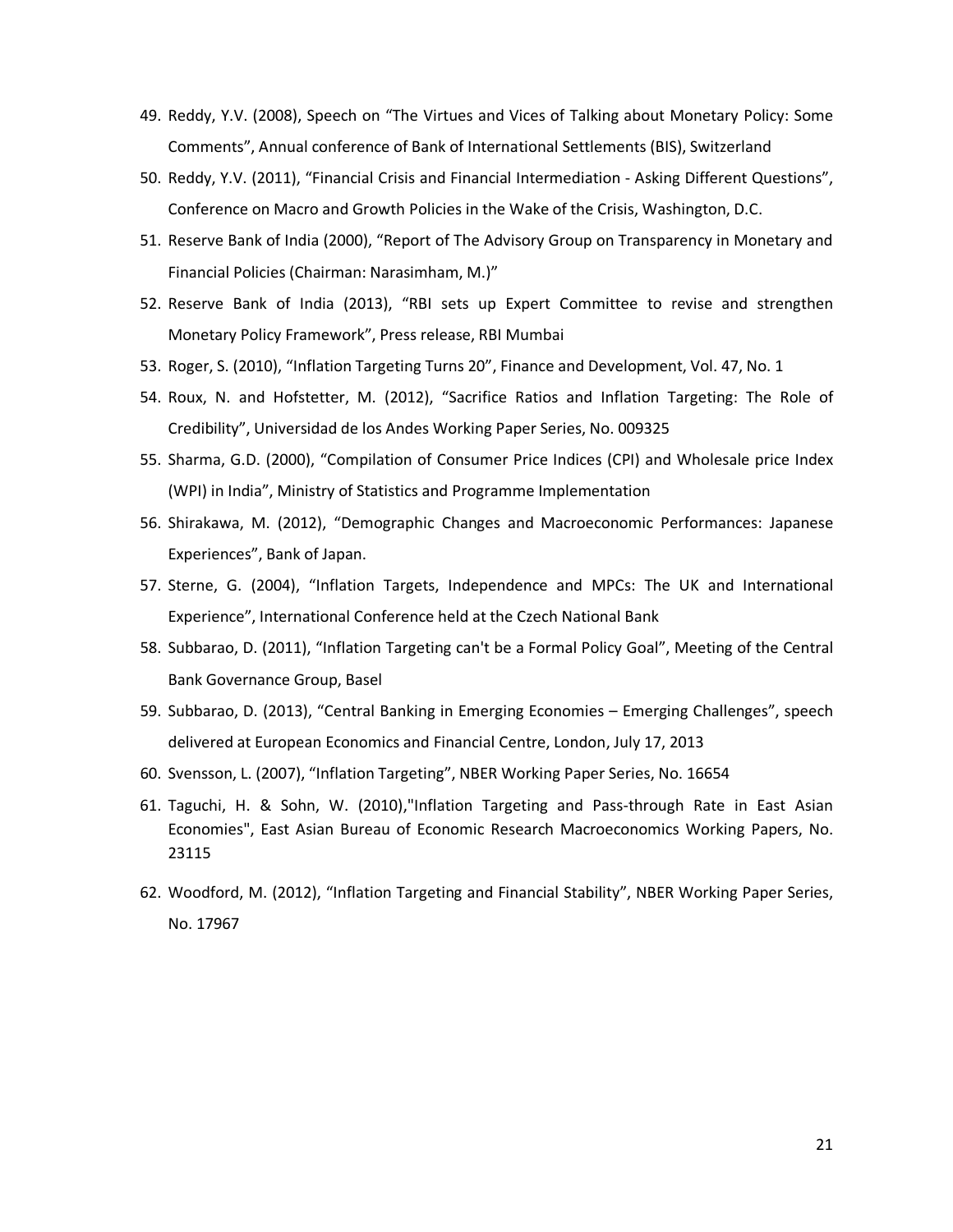#### **Annexure**

The following table gives a gist of inflation targeting as defined in the law or policy of some select countries:

#### **Country** Target/ Objective **Target/ Objective Measure Additional Considerations (if any)** United Kingdom Price stability is defined by the Government's inflation target of 2%. The Government's inflation target is announced each year by the Chancellor of the Exchequer in the annual Budget Statement. The target is expressed in terms of an annual rate of inflation based on CPI.  $CPI$  | If the target is missed by more than 1 percentage point on either side, the Governor must write an open letter to the Chancellor explaining the reasons why inflation has deviated from the target and what the Bank proposes to do to bring inflation to the target. New Zealand The Reserve Bank of New Zealand (RBNZ) Act requires that price stability be defined in a specific and public contract, negotiated between the Government and the Reserve Bank, which is called the Policy Targets Agreement (PTA). As per the current PTA (there have been nine PTAs since the passage of the RBNZ Act, 1989) price stability is defined in terms of an inflation target of 1-3% on average over the medium term, defined in terms of the all groups CPI, with a focus on keeping future average inflation near the 2% target midpoint, as published by Statistics New Zealand. All Groups CPI The Act requires that the PTA sets out specific price stability targets and the agreement, or any changes to it, must be made public. The PTA also says that when external events push inflation above or below its medium term trend, "the Bank will respond consistent with meeting its medium term target". Furthermore, as it implements monetary policy to achieve price stability, the Bank "shall seek to avoid unnecessary instability in output, interest rates and the exchange rate." Canada Canada's monetary policy is built on a framework consisting of two key elements, namely, flexible exchange rate and inflation control target. At present, the inflation control target range established by the Bank of Canada and the federal government is 1- 3% annual inflation as measured by the rate of change in the total CPI.  $CPI$  To keep inflation within this range, monetary policy aims at the 2% target mid-point over the six to eight quarters that are required for monetary policy to have most of its effect. By consistently aiming at 2 per cent for the 12 month rate of inflation, monetary policy can enhance the predictability of average inflation over longer time horizons. Korea  $\vert$  As per the Bank of Korea Act (Formulation of operation plan of monetary policy), the Bank determines the annual inflation target for each year in consultation with the government. Currently, the target has been set for the period 2013-2015 as a range of 3±0.5% in terms of the 3-year average of annual consumer price inflation.  $CPI$  | In setting the inflation target itself at this range, the Bank aims to reflect the appropriate rate of inflation consistent with Korean economic fundamentals and to allow itself flexibility in conducting monetary policy to deal with short-term economic fluctuations.

#### **Table: Inflation targeting as defined in some select countries**